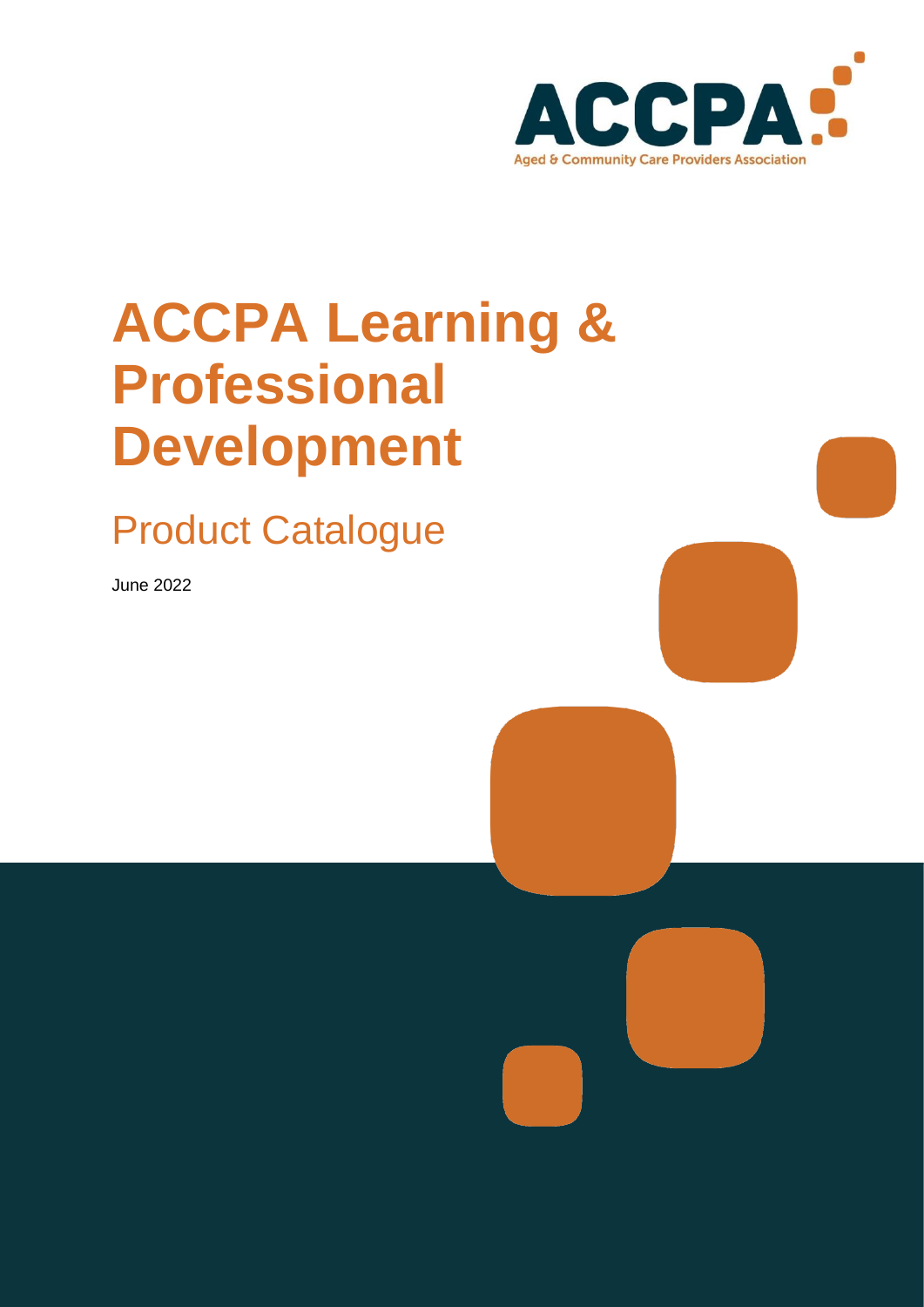# **Contents**

| Care Planning & Defensible Documentation for the CHSP/Home Care Workforce 7             |  |
|-----------------------------------------------------------------------------------------|--|
| Clinical Care Planning Principles & Defensible Documentation for RNs and EENs in Aged   |  |
|                                                                                         |  |
|                                                                                         |  |
|                                                                                         |  |
|                                                                                         |  |
| EX - Employee Experience: Creating Employer of Choice Cultures 14                       |  |
|                                                                                         |  |
| First Nations Way of Being: Cultural Safety and Understanding in Aged Care (Module 1 &  |  |
| First Nations Ways of Being: Practicalities of working with First Nation people in Aged |  |
|                                                                                         |  |
|                                                                                         |  |
| Leisure, Wellness and Reablement: Getting the Foundations Right  22                     |  |
| Maintaining Connection: Building and Sustaining Older People From Diverse Backgrounds   |  |
| Maintaining Connection: Building and Sustaining Older People From Diverse Backgrounds   |  |
|                                                                                         |  |
| Managing Transition: The Effects of Grief And Loss When Moving From Home To             |  |
| Professional Boundaries and Working Within Scope Of Practice Webinar 28                 |  |
| Serious Incident Response Scheme (SIRS) - How to Conduct A Critical Analysis And        |  |
|                                                                                         |  |
|                                                                                         |  |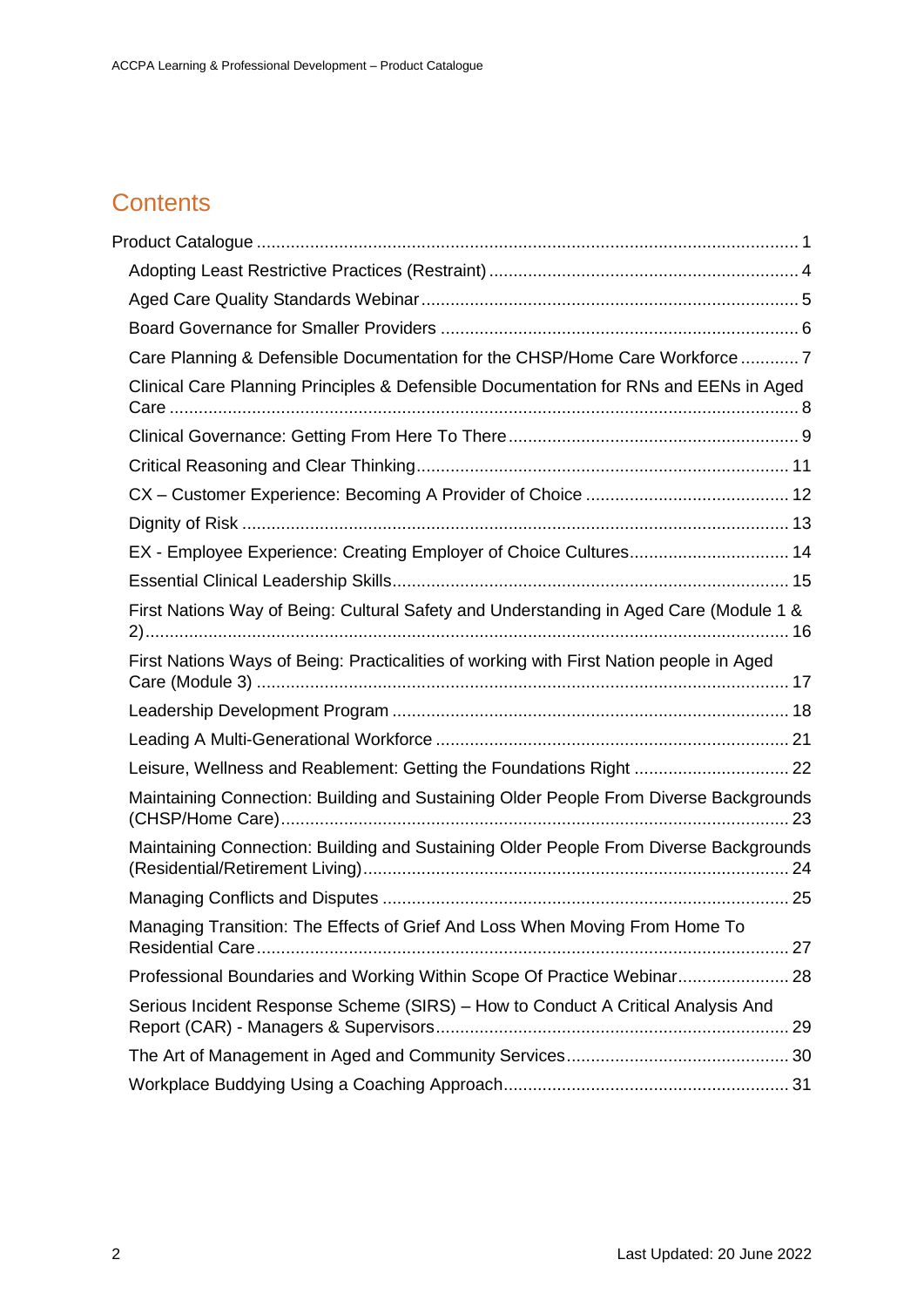# About ACCPA

Aged and Community Care Providers Association (ACCPA) is the national Industry Association for aged care providers offering retirement living, seniors housing, residential care, home care, community care and related services.

ACCPA exists to unite aged care providers under a shared vision to enhance the wellbeing of older Australians through a high performing, trusted and sustainable aged care sector. We support our members to provide high quality care and services while amplifying their views and opinions through an authoritative and comprehensive voice to the government, community and media.

Our sector serves to make better lives for older Australians, and so do we.

| <b>CHSP</b>                 | Home &<br><b>Community Care</b>                                                                                                                                        | <b>Residential</b><br><b>Aged Care</b> | <b>Housing &amp;</b><br><b>Retirement Living</b> |
|-----------------------------|------------------------------------------------------------------------------------------------------------------------------------------------------------------------|----------------------------------------|--------------------------------------------------|
| Webinar                     | Participants are engaged via the chat function for a Q&A session.                                                                                                      |                                        |                                                  |
| <b>Interactive workshop</b> | Participants are encouraged to have an active participation via camera<br>and microphones, chat engagement, session polls, breakout rooms and<br>whiteboard functions. |                                        |                                                  |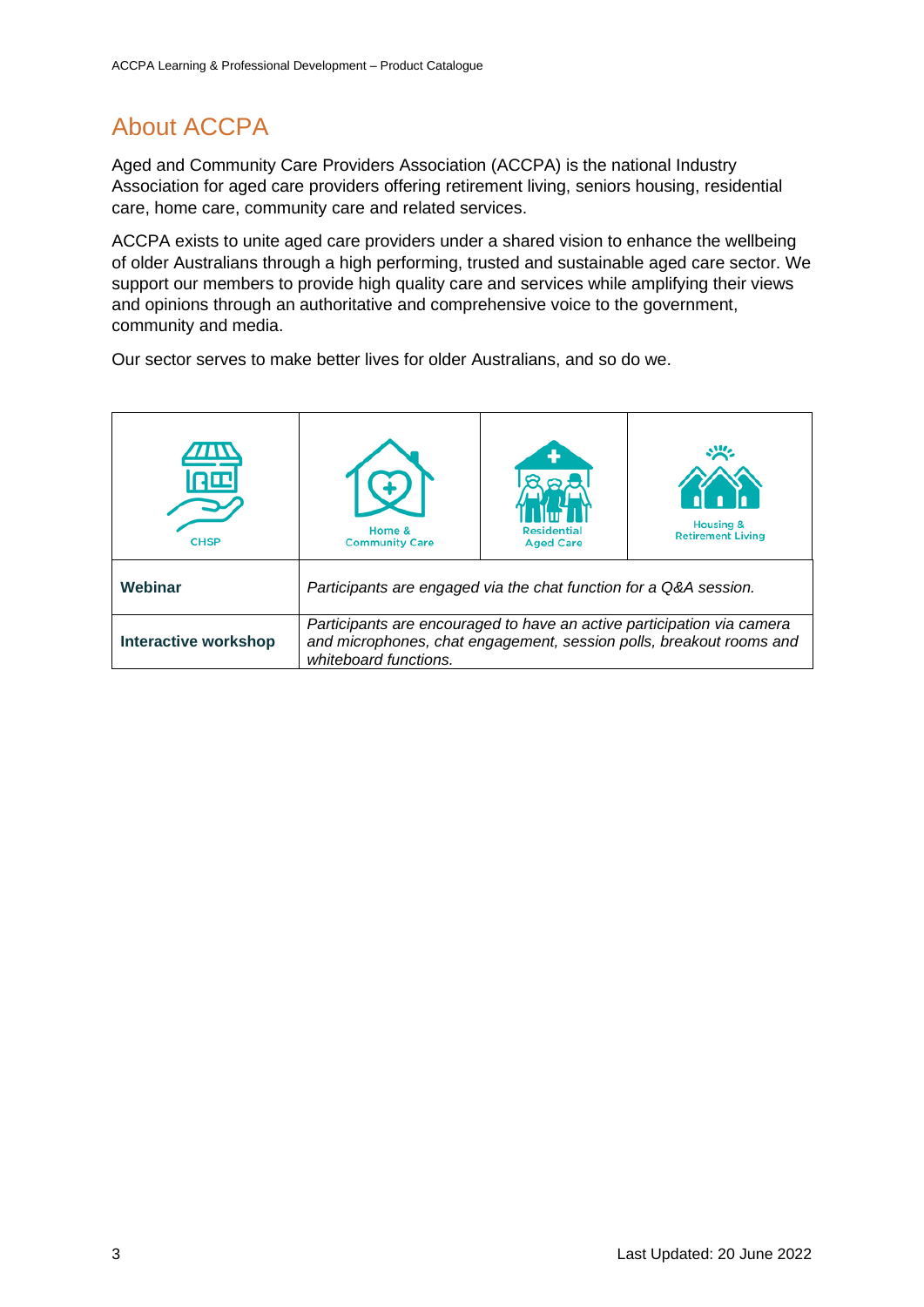# <span id="page-3-0"></span>Adopting Least Restrictive Practices (Restraint)

**Category**

**Course Duration**

2 hours

**Type**

Interactive workshop



#### **Program Information**

This workshop is designed to provide an understanding of what constitutes a restraint and how to apply least restrictive practices.

The application of restraints, for ANY reason, is an imposition on an individual's rights and dignity and, in some cases, may subject the person to an increased risk of physical and/or psychological harm. The inappropriate use of restraint may constitute assault, battery, false imprisonment or negligence. Staff need to identify, in a proactive approach with management, how to prevent situations that may lead to a perceived need for restraint.

With a restraint free approach, the use of any restraint must always be the last resort after exhausting all reasonable alternative management options. A way to ensure the safety of residents is not compromised, is to know what restraint free options are available.

#### **Learning Outcomes**

- Increased understanding of what constitutes a restraint-free environment and why restraint is not appropriate (linked to the Department of Health and Ageing decisionmaking framework)
- Practical strategies for minimising the use of restrictive practices in residential aged care (workshop scenarios from case studies, may be reviewed and restraint free alternatives provided)
- Highlight common misunderstandings about the use of restraint e.g., for fall reduction
- Understand the impact of restraints on human behaviour
- Increased understanding where to seek assistance if they are concerned or have any questions.

#### **Target Audience**

Front line workers to provide an understanding of what constitutes a restraint and how to apply least restrictive practices.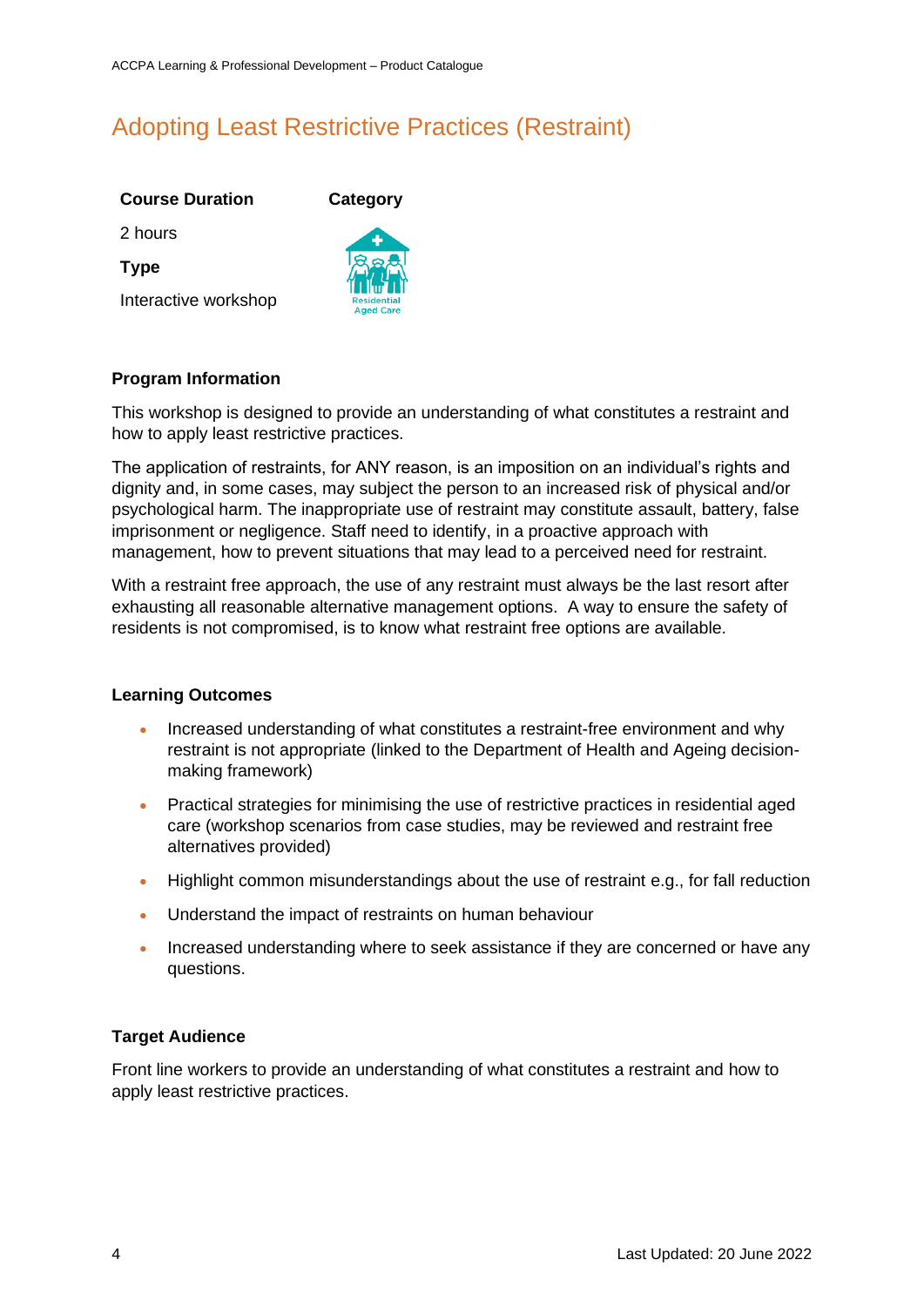# <span id="page-4-0"></span>Aged Care Quality Standards Webinar

| <b>Course Duration</b> | Category      |                                 |                                        |
|------------------------|---------------|---------------------------------|----------------------------------------|
| 1.5 hours              | $T\mathbb{D}$ |                                 |                                        |
| Type                   |               |                                 |                                        |
| Webinar                | <b>CHSP</b>   | Home &<br><b>Community Care</b> | <b>Residential</b><br><b>Aged Care</b> |

#### **Program Information**

In the increasingly complex landscape of Aged Services, the Aged Care Quality Standards set the expectations of person-centred care, and the collective contribution and responsibility of the workforce - in meeting and exceeding the requirements for each standard. The Aged Care Quality Standards webinar challenges the participant to reconnect and apply the key principles that ensure that older Australians receive aged care services to suit their needs, interests and preferences.

The webinar is designed as both an introductory and a refresher session for all people involved in the delivery of quality and safe care, that all older Australians deserve. It will support your workforce to understand and implement the Aged Care Quality Standards effectively.

#### **Learning Outcomes**

- Increase knowledge of the Aged Care Quality Standards and their application in the workplace.
- Increase understanding of the concept of person-centred care and its importance in service delivery.

#### **Target Audience**

Front line workers. It may also be useful for coordinators of a volunteer workforce.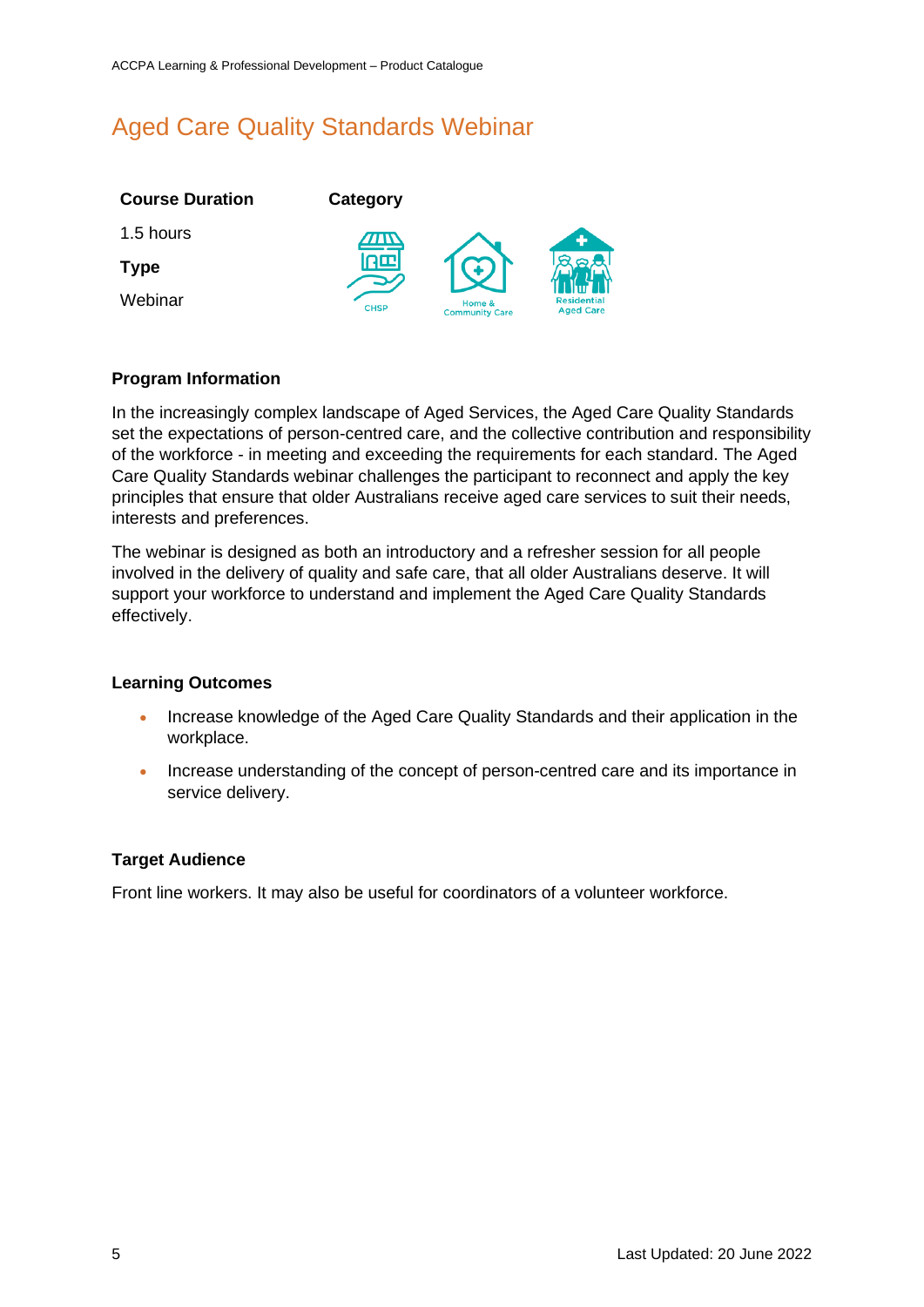## <span id="page-5-0"></span>Board Governance for Smaller Providers

| <b>Course Duration</b> | <b>Category</b>                                |  |
|------------------------|------------------------------------------------|--|
| 2 x 2 hours            | 7MW                                            |  |
| <b>Type</b>            |                                                |  |
| Interactive workshop   | Home &<br><b>CHSP</b><br><b>Community Care</b> |  |
|                        |                                                |  |

#### **Program Information**

As the home care sector moves closer toward the Support at Home Program, Boards and executive management will require a clearer understanding of their obligations across a range of key issues. The governance workshop series is designed specifically for Boards and executive management staff of Aged Service providers delivering care and support at home to older Australians.

The aim of this series of workshops is to assist providers to position themselves for reform, by exploring legal responsibilities, risk management, informed decision making, consumer experiences, strategic business models, and to build capacity and capability to navigate the unique challenges faced by small regional, rural and remote providers.

The workshops will engage Boards and the management of smaller organisations in understanding, preparing for, and acting on the requirements of the Aged Care Quality Standards and proposed regulations under the new Aged Care Act.

#### **Learning Outcomes**

- A practical approach to understanding the interface between frontline service delivery and back-of-house organisational governance
- Gain access to tools and resources to confidently plan for change and build your knowledge of organisational governance requirements under the Aged Care Quality **Standards**
- Understand how to use consumer feedback to inform continuous improvement at all levels of your organisation
- Understand the impacts of future reforms on governance requirements in your organisation
- Explore adaptive service design concepts to stay ahead of Government reforms and prepare for change

#### **Target Audience**

Board members, senior management, executive management, quality and risk managers.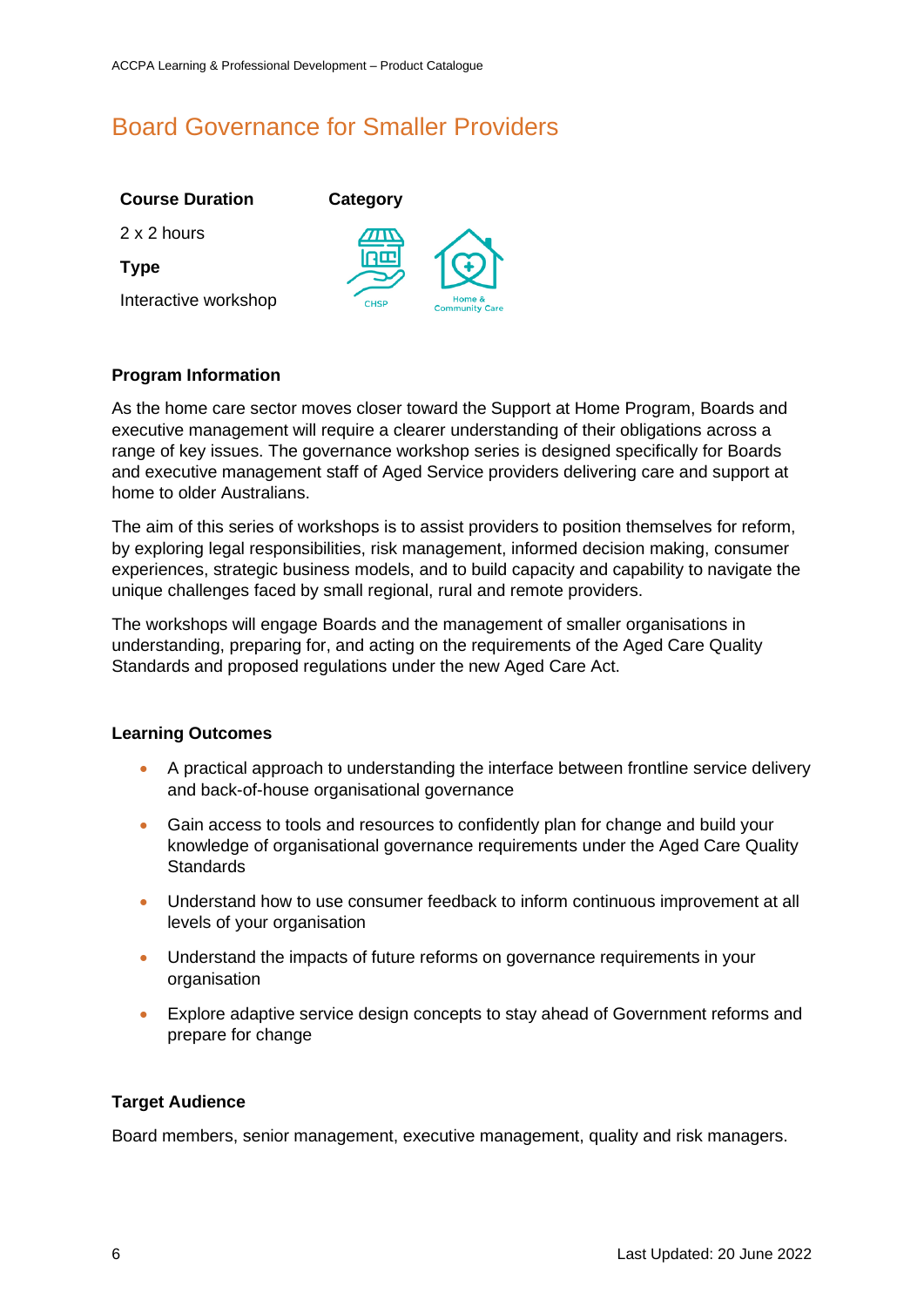## <span id="page-6-0"></span>Care Planning & Defensible Documentation for the CHSP/Home Care Workforce

| <b>Course Duration</b> | Category         |                                 |
|------------------------|------------------|---------------------------------|
| 2 hours                | $T\Gamma \Gamma$ |                                 |
| Type                   |                  | 1(4)                            |
| Interactive workshop   | <b>CHSP</b>      | Home &<br><b>Community Care</b> |

#### **Program Information**

This workshop is designed to support the aged care workforce delivering Commonwealth Home Support Program (CHSP) and Home Care services in home and community settings. The workshop explores the relevance and principles of defensible documentation, care planning and assists participants to gain confidence to identify when issues of concern require reporting to supervisors and management.

#### **Learning Outcomes**

- Increase understanding of the importance and relevance of documentation principles in relation to the Aged Care Quality Standards
- Practical application of the principles of documentation guidelines to support an older person's wellbeing
- Recognise why care planning is critical to reduce risk for the older person, the workforce and the organisation
- Strategies for identifying and escalating concerns

#### **Target Audience**

Front line workers delivering CHSP and Home Care services in home and community settings.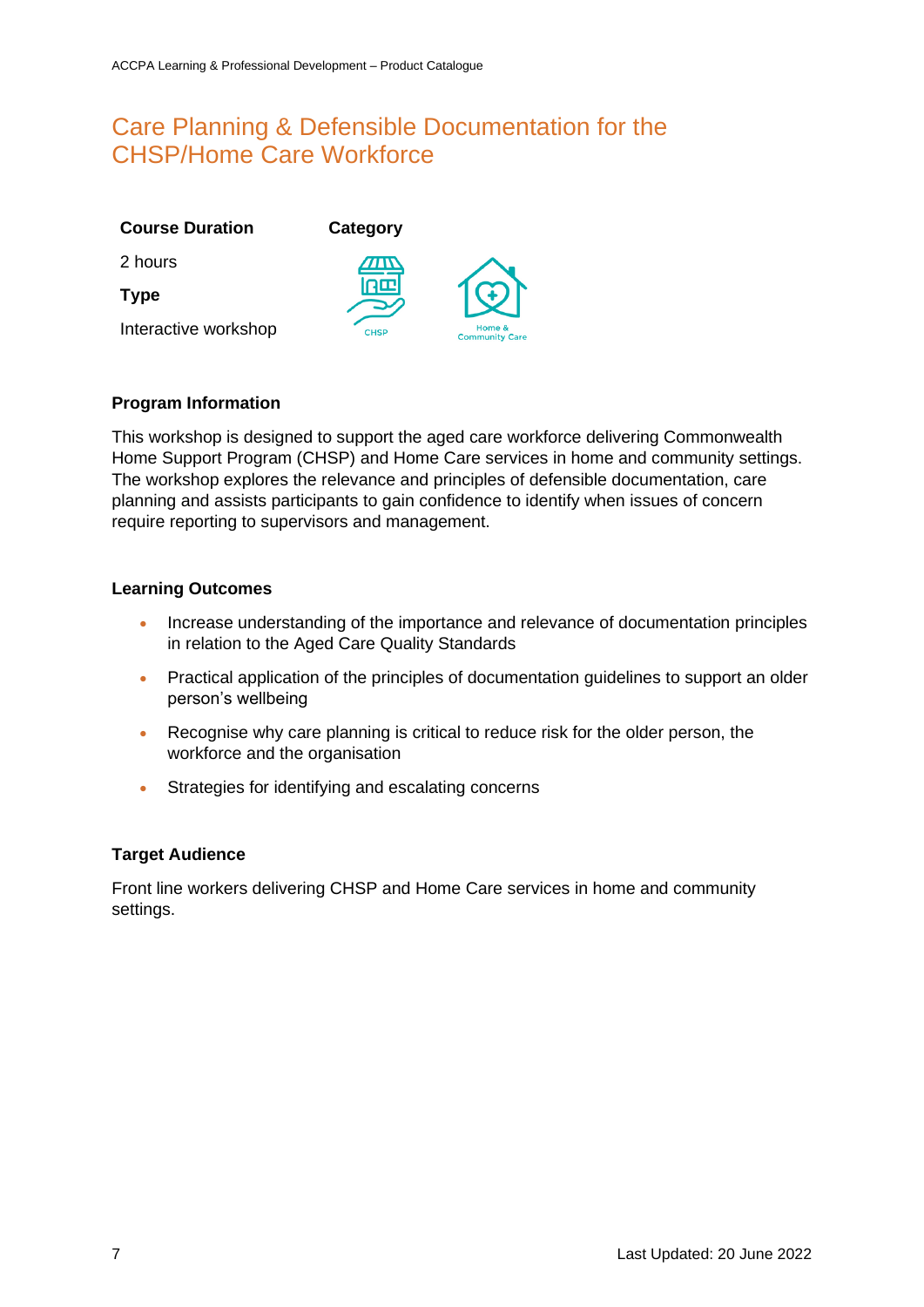# <span id="page-7-0"></span>Clinical Care Planning Principles & Defensible Documentation for RNs and EENs in Aged Care

2 hours

**Type**

Interactive workshop



**Category**

#### **Program Information**

This workshop focuses on the Aged Care Quality Standards, in particular Standards 1, 2 and 3, and explores the importance of clinical care planning principles for 'person-centred' care, and the essential requirement of defensible documentation for client wellbeing, audit compliance and risk mitigation for team members and organisations.

The workshop focuses on the role Registered Nurses (RNs) and Endorsed Enrolled Nurses (EENs) have in meeting these requirements.

#### **Learning Outcomes**

- Increase understanding of how the principles of defensive documentation guidelines support care recipients' wellbeing and mitigates risk for team members and organisations.
- Apply assessment, care planning, and documentation principles relevant to Aged Care Quality Standards 1, 2, and 3. (Using case studies provided in the workshop)

#### **Target Audience**

Existing Registered Nurses (RNs) and Endorsed Enrolled Nurses (EENs) within aged care service settings, newly graduated RNs or EENs who have entered the Aged Service sector, or RNs/EENs working within aged care facilities under Australian Government Skills Migration arrangements.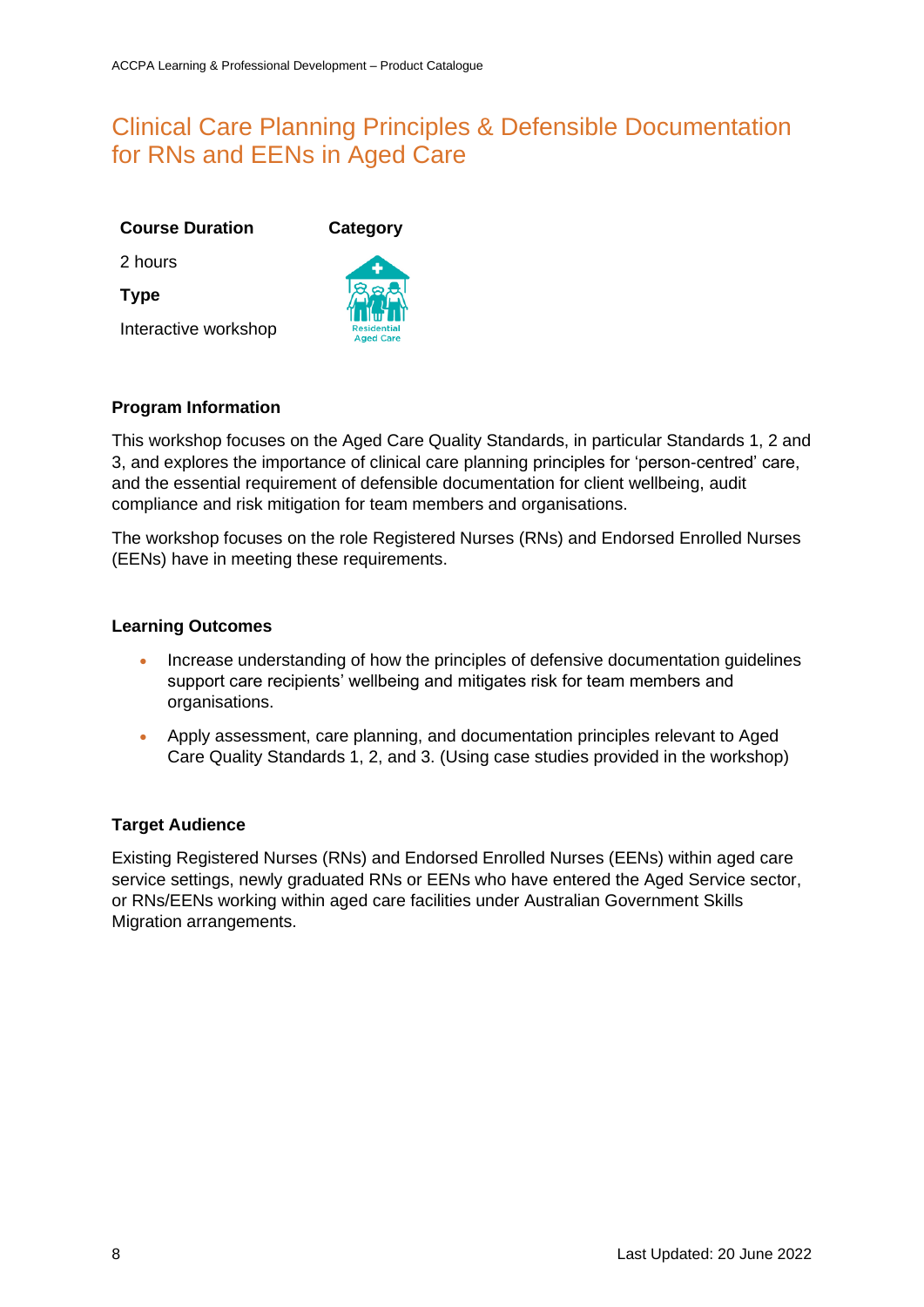# <span id="page-8-0"></span>Clinical Governance: Getting from Here To There



#### **Program Information**

The purpose of a clinical governance is to provide structure and direction in the provision of safe high-quality care and delivery of services. Aged Care Quality Standard 8 requires the development of a clinical governance framework. In this workshop series we operationalise clinical governance using the core elements defined by the Aged Care Quality and Safety Commission that is simple, understandable, and practical. Delivered across two sessions, the ACSA Clinical Governance workshops gives your organisation the opportunity to develop and implement key elements to ensure effective clinical governance in your existing systems.

Session 1 –

- Explores the core elements of a clinical governance framework and how to establish it.
- Key areas include clinical care, National Aged Care Quality Indicator Program, incident management, engagement/complaints/feedback, compliance audits.

#### Session 2 –

- Discusses how to build and implement a Just culture into workforce capability from policy to practice.
- Explores no-blame reporting and speaking up for safety

#### **Learning Outcomes**

- Understand what is, and how to establish a clinical governance framework
- Understand how to address the Aged Care Quality Standards and Clinical Governance requirements using an effective Quality & Risk Management System.
- Understand the concept of a Just culture
- Learn how to lead a Just culture and establish a culture of care and resilient workforce.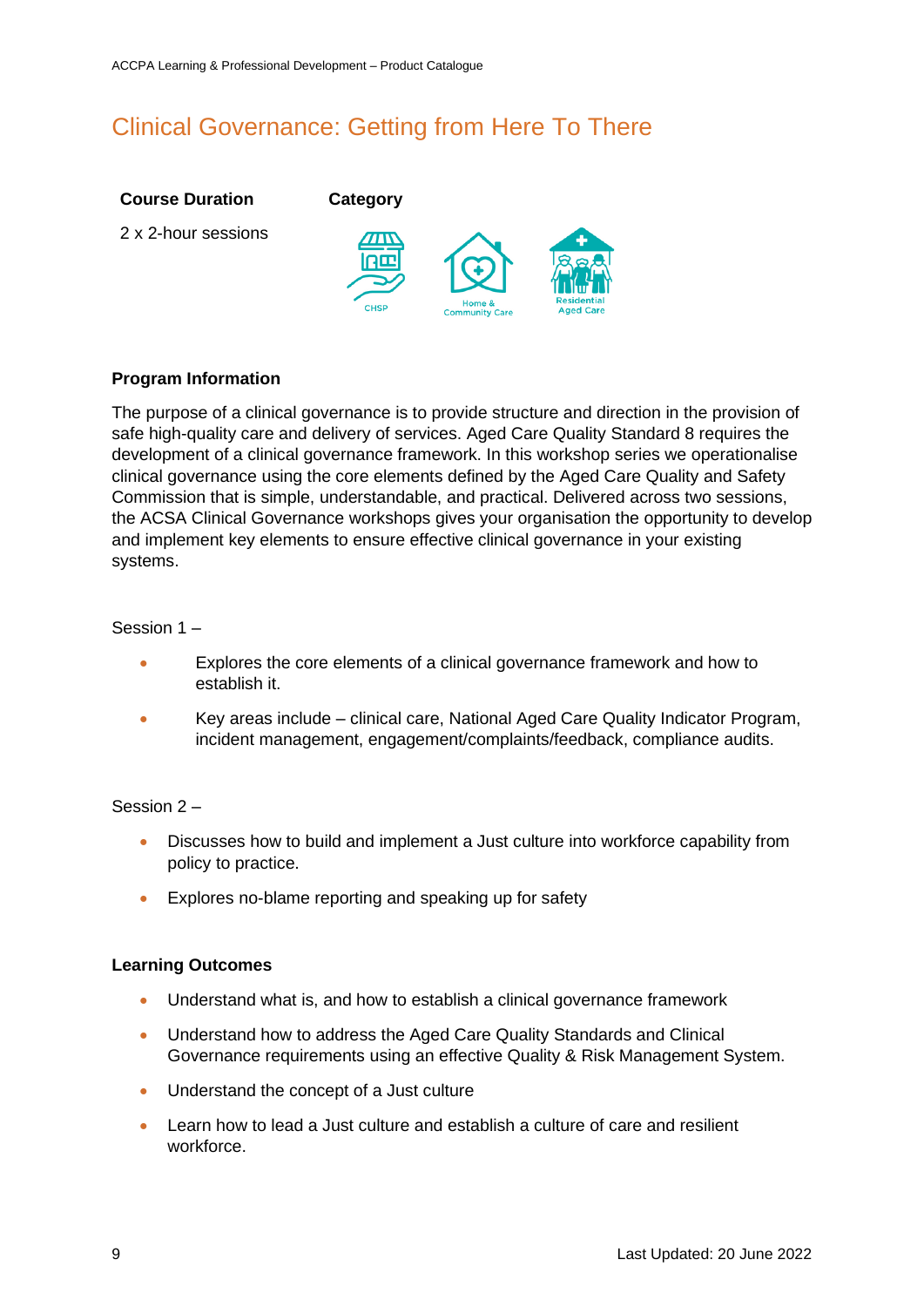#### **Target Audience**

<span id="page-9-0"></span>Front line leaders of organisations delivering services including CHSP, Home Care, and Residential Care, who are responsible for quality, compliance, clinical governance, clinical care and business operations.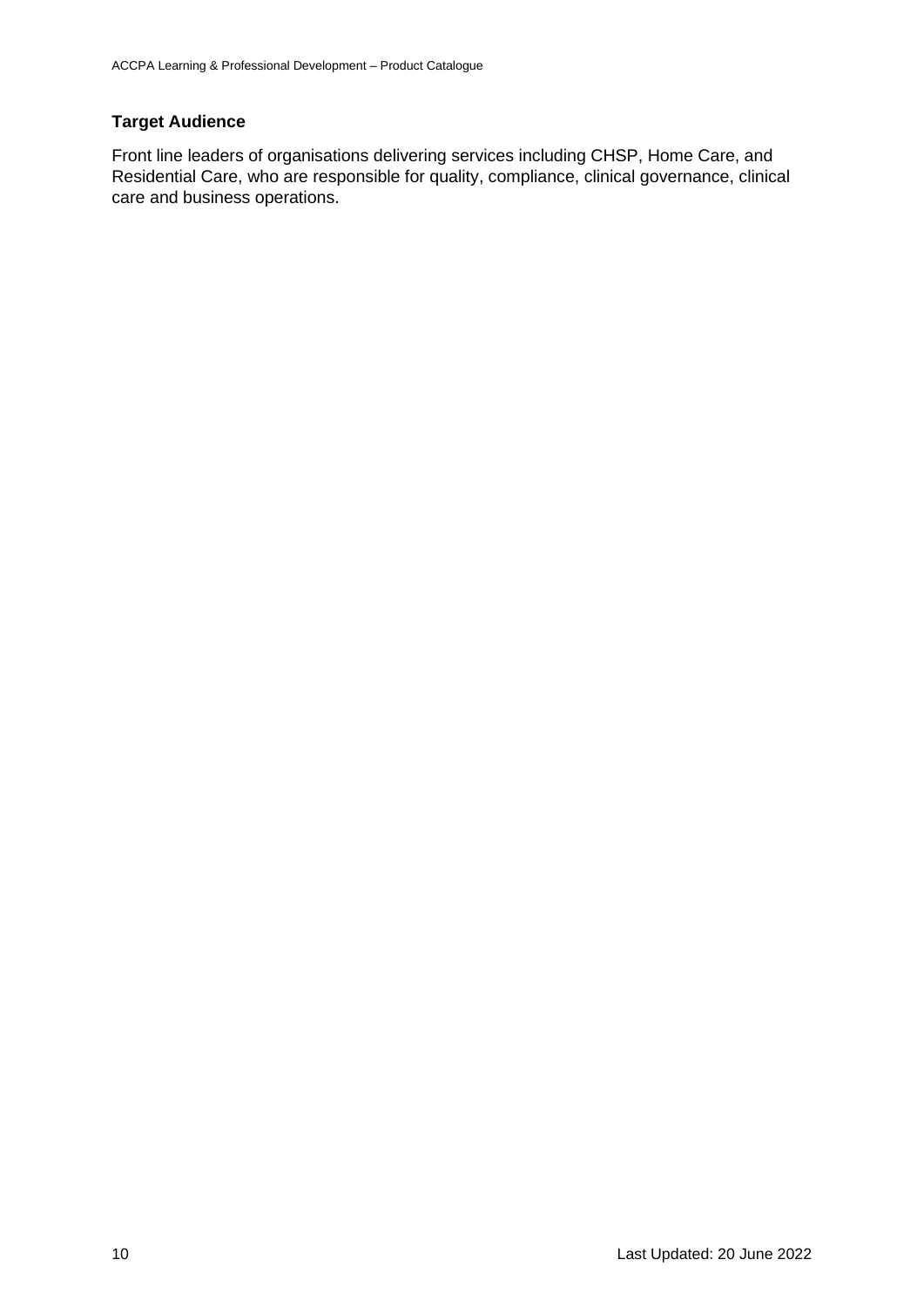# Critical Reasoning and Clear Thinking



#### **Program Information**

This workshop introduces guiding principles and problem-solving strategies to help you think more clearly about new things and those inevitable workplace challenges, questions, and decisions. It is a reminder that we do not always pay attention to whether we are reasoning well and will provide some basic techniques to help you think in a more clear-headed and critical way, recognise unstated assumptions and bias, appraise and evaluate evidence, and communicate with greater clarity and confidence. Critical thinking keeps us open to the possibility that we are mistaken, so we don't allow blind emotion or unconscious bias to cloud our thought. This module will provide some simple frameworks to help you analyse information and consider any gaps or limitations so you can present well-developed reasons for your beliefs and conclusions as well as respond more effectively to questions or criticism.

#### **Learning Outcomes**

- Improve your skills for reasoning, evaluation, communication and persuasion
- Question the status quo and create better workplace strategies and processes
- Quickly recognise what a problem is actually asking of you
- Feel more confident about how you process information and make decisions
- Identify misleading gaps or incomplete information and lessen their effects
- Recognise bias or assumptions that may distort your perspective
- Respond more effectively when faced with conflicting information
- Think more clearly and provide appropriate quidance for team success
- Make more timely and reasoned decisions for improved service delivery

#### **Target Audience**

This training is suitable for everyone; however, it would particularly benefit those in leadership, managerial and/or supervisory roles, who are required to make informed and critical workplace decisions and who may be accountable, in their roles, for quality and safe care outcomes.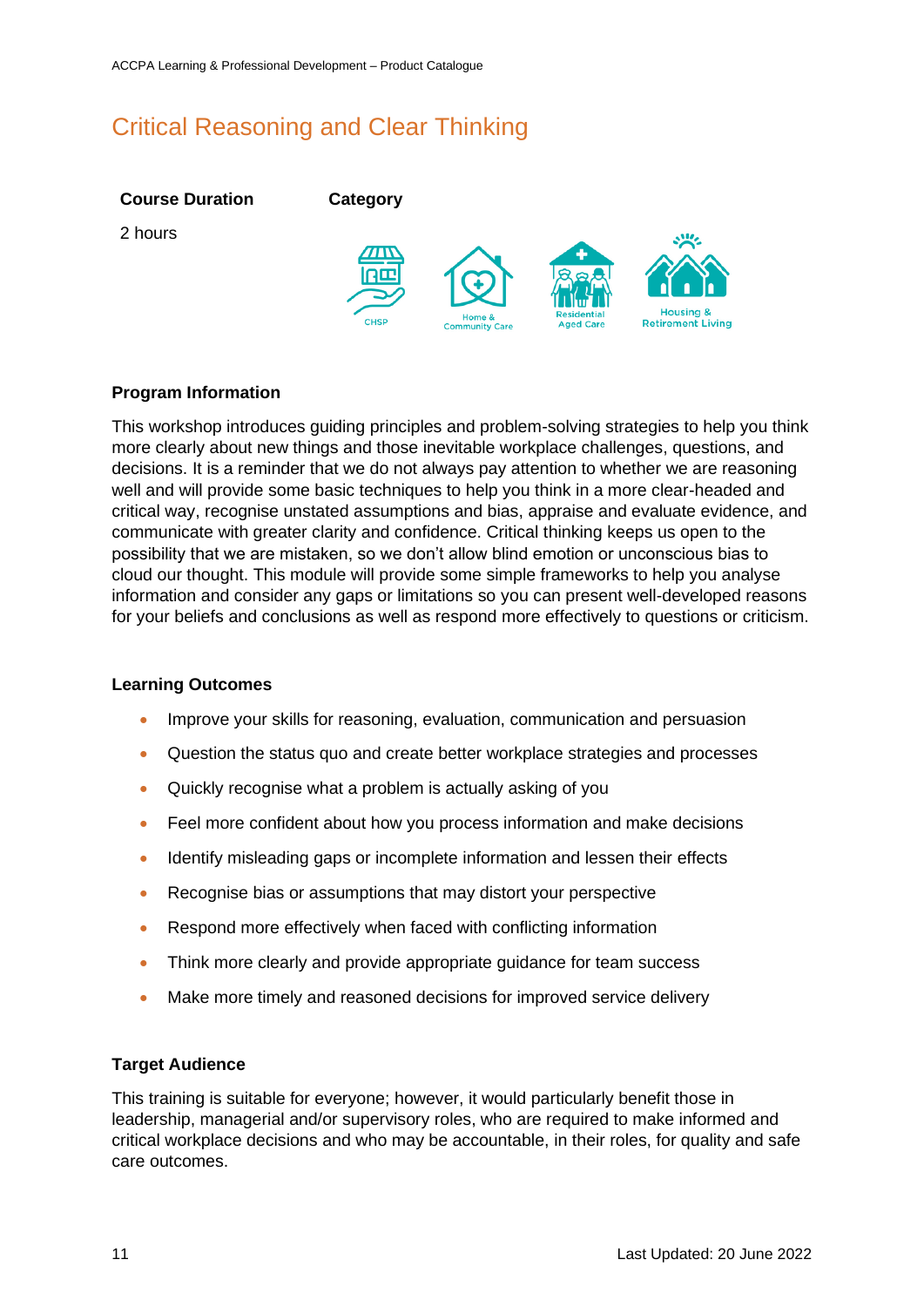# <span id="page-11-0"></span>CX – Customer Experience: Becoming A Provider of Choice



#### **Program Information**

This workshop explores the key principles of CX – customer experience, which aims to engage the cognitive, affective, sensory and behaviour responses of consumers, during all stages of engagement with a service organisation – including pre-purchase, consumption and post-purchase stages.

#### **Learning Outcomes**

- How to define your CX organisational goals
- Instilling a mind-set that all employees are customer-facing employees
- Six Pillars of Customer Experience Excellence personalisation, time & effort, resolution, integrity, expectations and empathy.
- Building customer engagement and brand loyalty through effective communication
- The importance of integration across all front and back-office systems
- Why a data-driven mindset will reap rewards [customer/employee feedback]
- Digital tools and the ability to track a customer's digital journey
- Building customer engagement through effective communication

#### **Target Audience**

Suitable for all employees within Aged Care organisations including executive and senior managers, managers, administration and those in direct roles that engage with prospective aged care recipients in the purchase of services.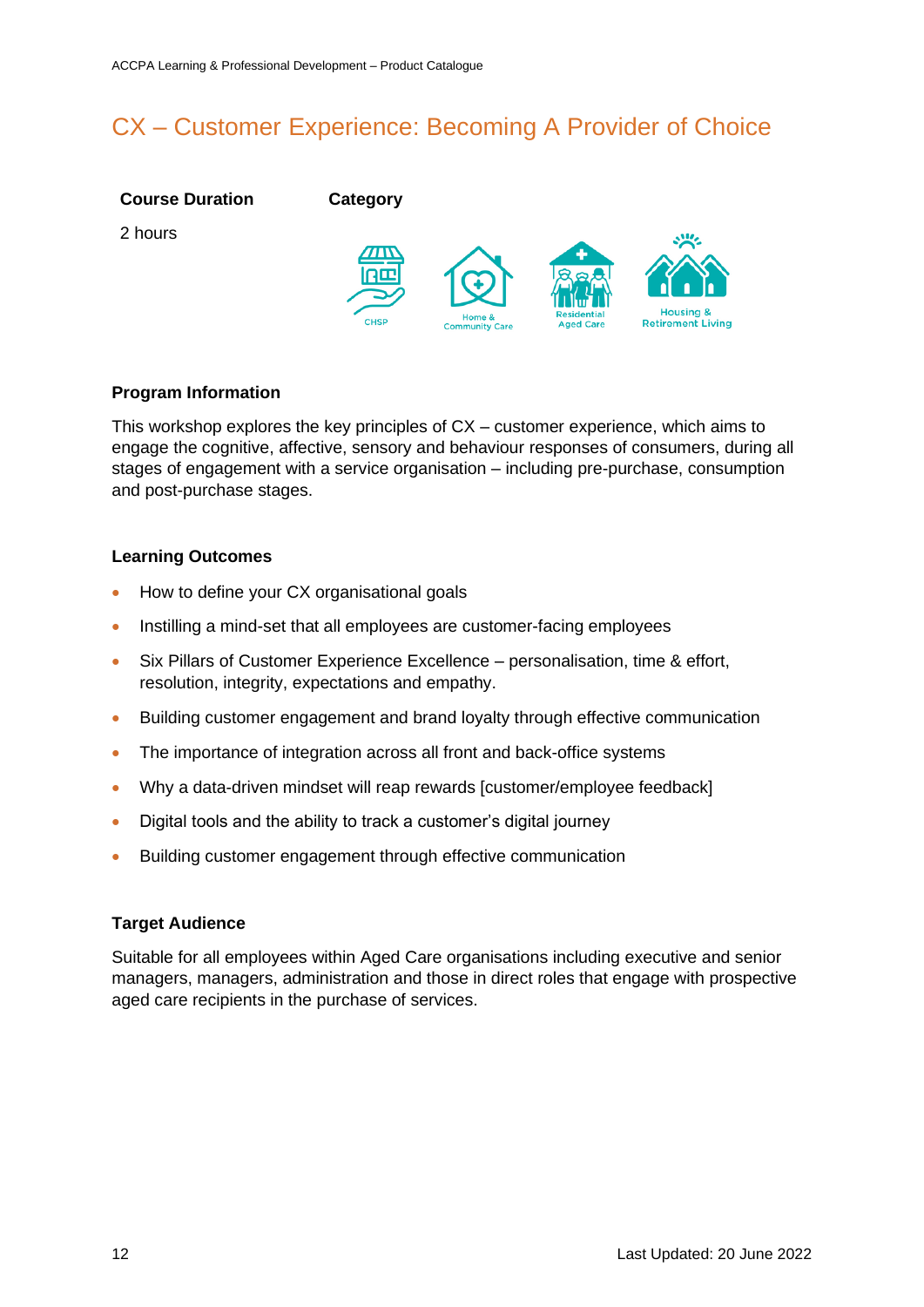# <span id="page-12-0"></span>Dignity of Risk



#### **Program Information**

Applying 'dignity of risk' principles to the provision of care for older Australians is essential in the delivery of person-centred care. The challenge for providers is to balance 'duty of care' while honouring the rights of the care recipient to self-determination, including to take on risk.

This workshop is designed to inform how dignity of risk influences quality of life for the care recipient and how to engage in negotiation in order that all parties are protected in the pursuit of individual choice and freedom. The workshop explores the importance of effective communication, workplace policies, procedures, and defensible documentation in maintaining the balance of choice and safety.

#### **Learning Outcomes**

- Understand key concepts such as dignity of risk, duty of care, informed choice and reasonable risk
- Identify frameworks for mitigating risk and supporting choice and control for older people (Using workshop case studies)
- Apply negotiation and conflict management skills to support win / win outcomes

#### **Target Audience**

Managers, supervisors, team leaders, front line workers including volunteers.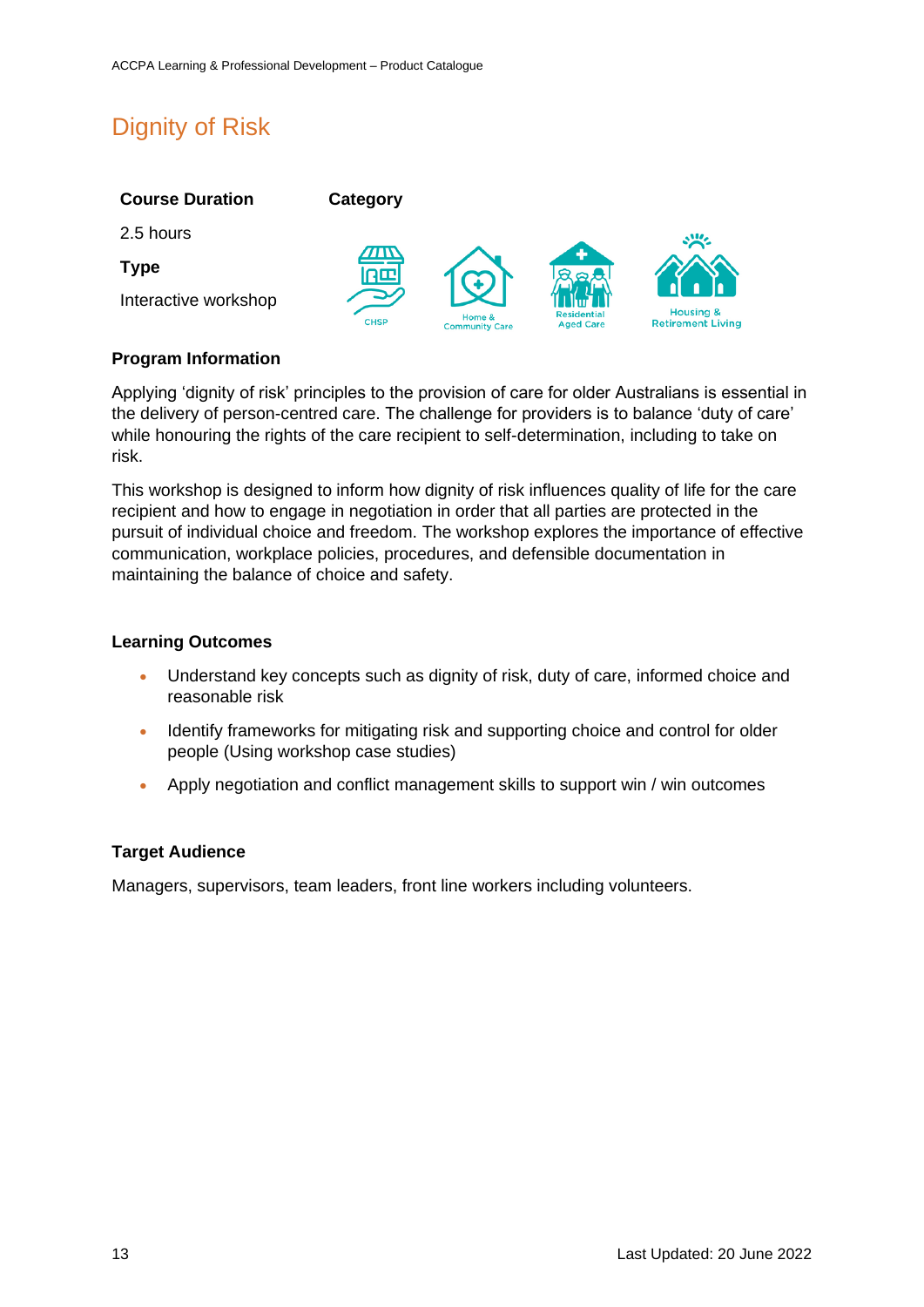# <span id="page-13-0"></span>EX - Employee Experience: Creating Employer of Choice **Cultures**

| <b>Course Duration</b> | Category                       |                                 |                                        |                                                  |
|------------------------|--------------------------------|---------------------------------|----------------------------------------|--------------------------------------------------|
| 2 hours                |                                |                                 |                                        |                                                  |
| <b>Type</b>            | $T\mathbb{I}\mathbb{N}$<br>IRŒ |                                 | ٠                                      |                                                  |
| Interactive workshop   | <b>CHSP</b>                    | Home &<br><b>Community Care</b> | <b>Residential</b><br><b>Aged Care</b> | <b>Housing &amp;</b><br><b>Retirement Living</b> |

#### **Program Information**

Being an employer of choice is more than just adopting the latest attraction, recruitment and retention strategies. It's about investing in people in ways that fully acknowledge and appreciate their individuality. From the moment someone looks at your job opening, to the time they leave your organisation, everything that person learns, does, sees, and feels contributes to their Employee Experience (EX). To ensure that experience is a positive one, we need to actively curate each stage of their employment lifecycle, listen to what matters most to them, and create personalised, 'in-the-moment' experiences that help them bring out their best.

People who enjoy going to work are more likely to be engaged and innovative. Ultimately, it's their experiences – positive and negative – that will influence how hard they work, how much they collaborate, and how invested they are in service quality, improving operational performance and your brand reputation. This workshop explores some of the key components of workplace and employee experience. Why they matter, and how to intentionally foster an employer of choice culture.

#### **Learning Outcomes**

- Initiate personalised, journey-based approaches to EX
- Understand the Why behind the How of EX
- Create informal, localised action plans
- Foster an intentional and inclusive EX culture
- Make recruitment, retention and talent growth everyone's responsibility
- And build a strong reputable brand as an employer of choice

#### **Target Audience**

Executive and senior managers, HR Managers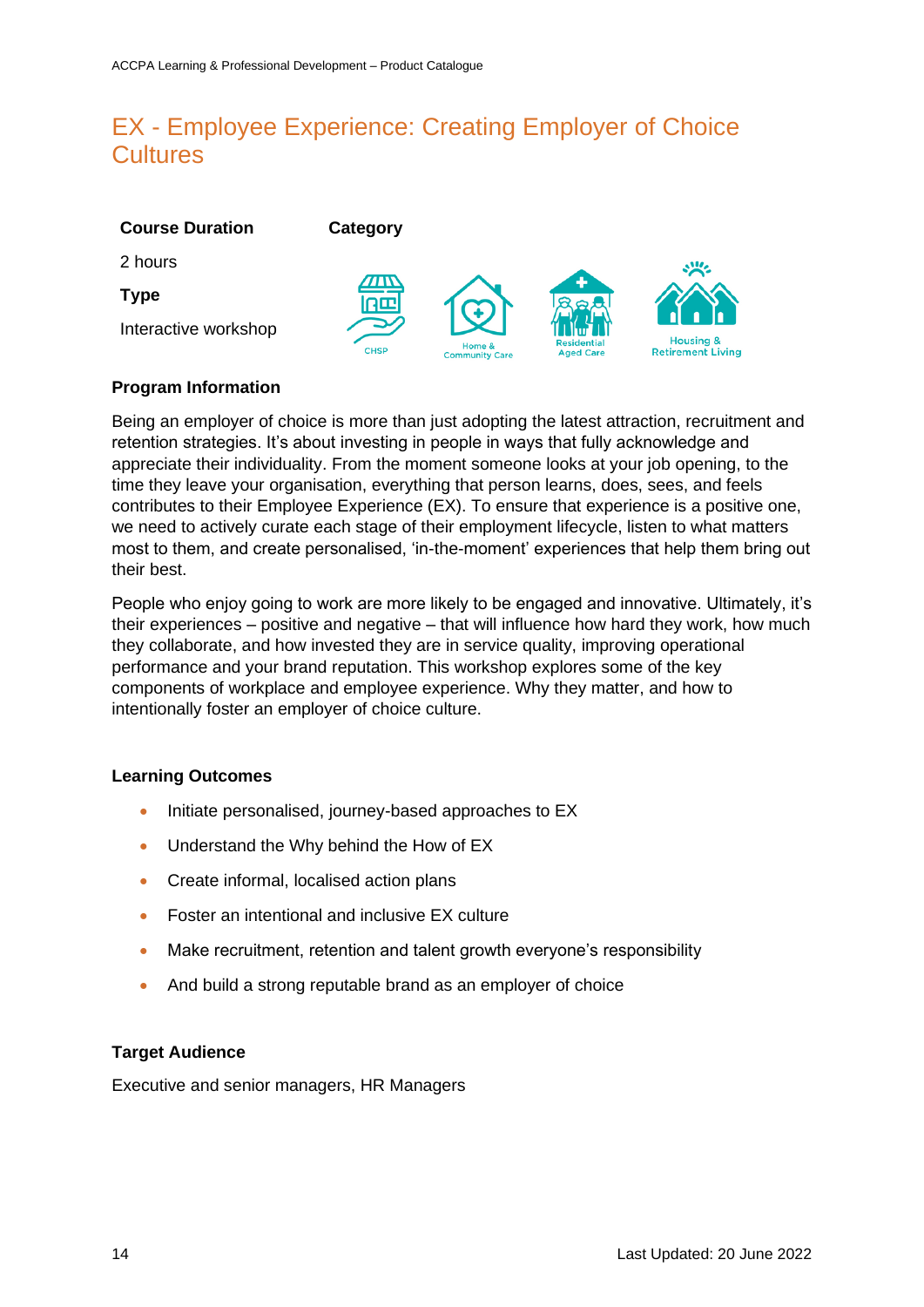# <span id="page-14-0"></span>Essential Clinical Leadership Skills



#### **Program Information**

This workshop introduces a set of core clinical leadership skills designed to empower nurses to exert positive influence more confidently in team and organisational culture, so they are better able to promote implementation of improvements and new solutions for care recipients. You'll learn simple strategies to engage more effectively with colleagues, care recipients, their families, and key organisational stakeholders. You'll discover how to feel more confident in your role as a clinical leader, so you are better able to develop and implement change initiatives, promote treatment quality and foster safety excellence.

#### **Learning Outcomes**

- Embrace your role as a clinical leader with greater confidence
- Improve communication and relationship-building
- Leverage your professional knowledge to help drive change and improvement
- Handle conflict and sensitive conversations with courage and compassion
- 'Manage up' and 'manage sideways' more effectively
- Use self-reflection to better manage priorities in a complex environment

#### **Target Audience**

These workshops are suitable for Registered Nurses working in an aged care setting.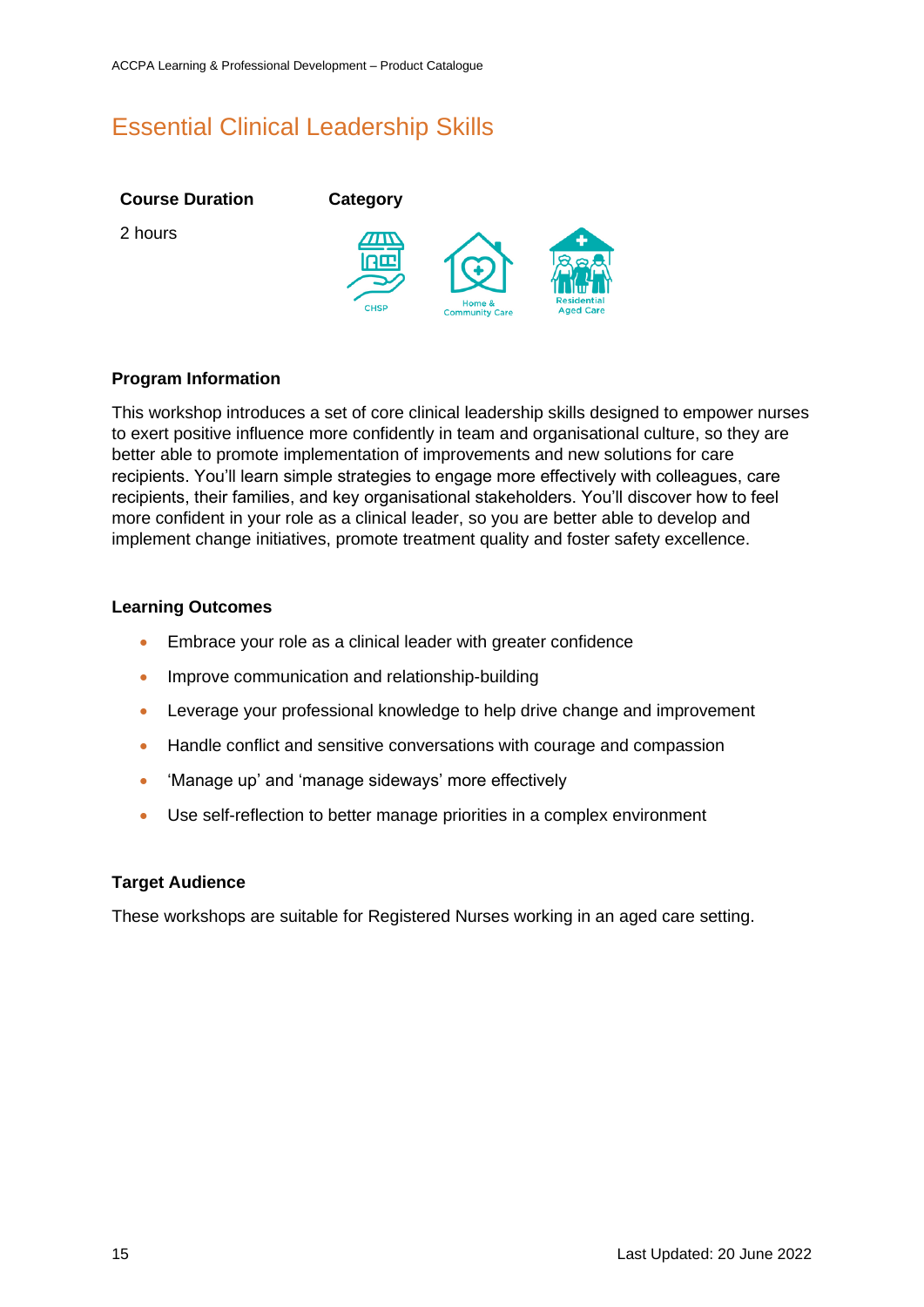# <span id="page-15-0"></span>First Nations Way of Being: Cultural Safety and Understanding in Aged Care (Module 1 & 2)

| <b>Course Duration</b> | Category    |                                 |                                        |
|------------------------|-------------|---------------------------------|----------------------------------------|
| $2 \times 1.5$ hours   | $T\!I\!N$   |                                 |                                        |
| <b>Type</b>            |             |                                 |                                        |
| Interactive workshop   | <b>CHSP</b> | Home &<br><b>Community Care</b> | <b>Residential</b><br><b>Aged Care</b> |

#### **Program Information**

First Nations Ways of Being series is designed to increase the capability of Aged Services providers, to create service environments that attract and welcome First Nation peoples, both as care recipients and as employees.

The First Nations Ways of Being series' objective is to increase the application of the cultural nuances required to:

- Create a service environment that attracts First Nation peoples (clients and staff)
- Respond to the care needs of older First Nation peoples
- Support First Nation staff to deliver services

Cultural Safety and Understanding in Aged Care consists of 2 modules. During the workshops participants will explore the similarities and diversity of First Nation peoples' ways of communicating and learning and gain greater understanding of how to apply policy frameworks in alignment with First Nations peoples' approach to health and wellbeing.

#### **Learning Outcomes**

- Increase understanding of First Nations ways of communicating and learning
- Recognise what is important to First Nations People in relation to health and wellness in aged care
- Identify the policy frameworks required to support leading practice
- Understand the importance of cultural connection for First Nations people
- Understand First Nations protocols around 'business'
- Recognise practical ways of creating an environment which promotes independence and wellbeing for First Nations people

#### **Target Audience**

All Aged Care sector employees delivering care in any setting.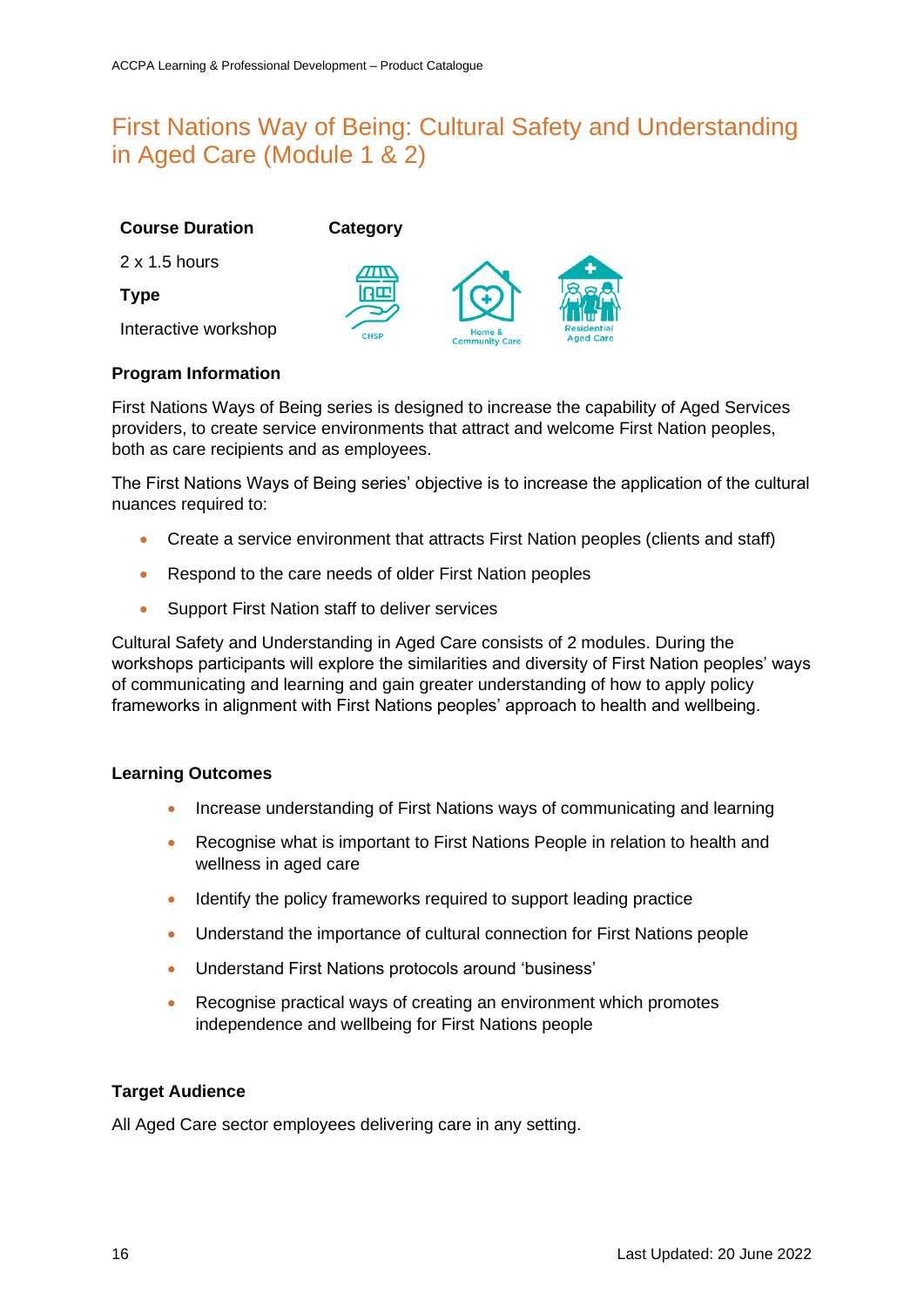### <span id="page-16-0"></span>First Nations Ways of Being: Practicalities of working with First Nation people in Aged Care (Module 3)

| <b>Course Duration</b> | Category         |                                 |                                        |
|------------------------|------------------|---------------------------------|----------------------------------------|
| 1.5 hours              | $\boldsymbol{T}$ |                                 |                                        |
| Type                   |                  |                                 |                                        |
| Interactive workshop   | <b>CHSP</b>      | Home &<br><b>Community Care</b> | <b>Residential</b><br><b>Aged Care</b> |

#### **Program Information**

The Practicalities Of Working With First Nation People In Aged Care workshop is the third module in the First Nations Ways of Being series. This series is designed to increase the capability of Aged Services providers, to create service environments that attract and welcome First Nation peoples, both as care recipients and as employees.

The series' objective is to increase the application of the cultural nuances required to:

- Create a service environment that attracts First Nation peoples (the older person using services and staff).
- Respond to the care needs of older First Nation peoples.
- Support First Nation staff to deliver services.

Through discussion and the use of case studies, the Practicalities Of Working With First Nation People In Aged Care workshop, explores practical ways to support First Nation peoples, as care recipients and in their roles as employees in the Aged Services sector.

#### **Learning Outcomes**

- Understand how to support the First Nation workforce with their cultural obligations (using workshop case studies)
- Understand how to assist the older person (care recipient) to return home (using workshop case studies)
- Apply knowledge and strategies learned to a workplace setting

#### **Target Audience**

<span id="page-16-1"></span>All Aged Care sector employees delivering care in any setting.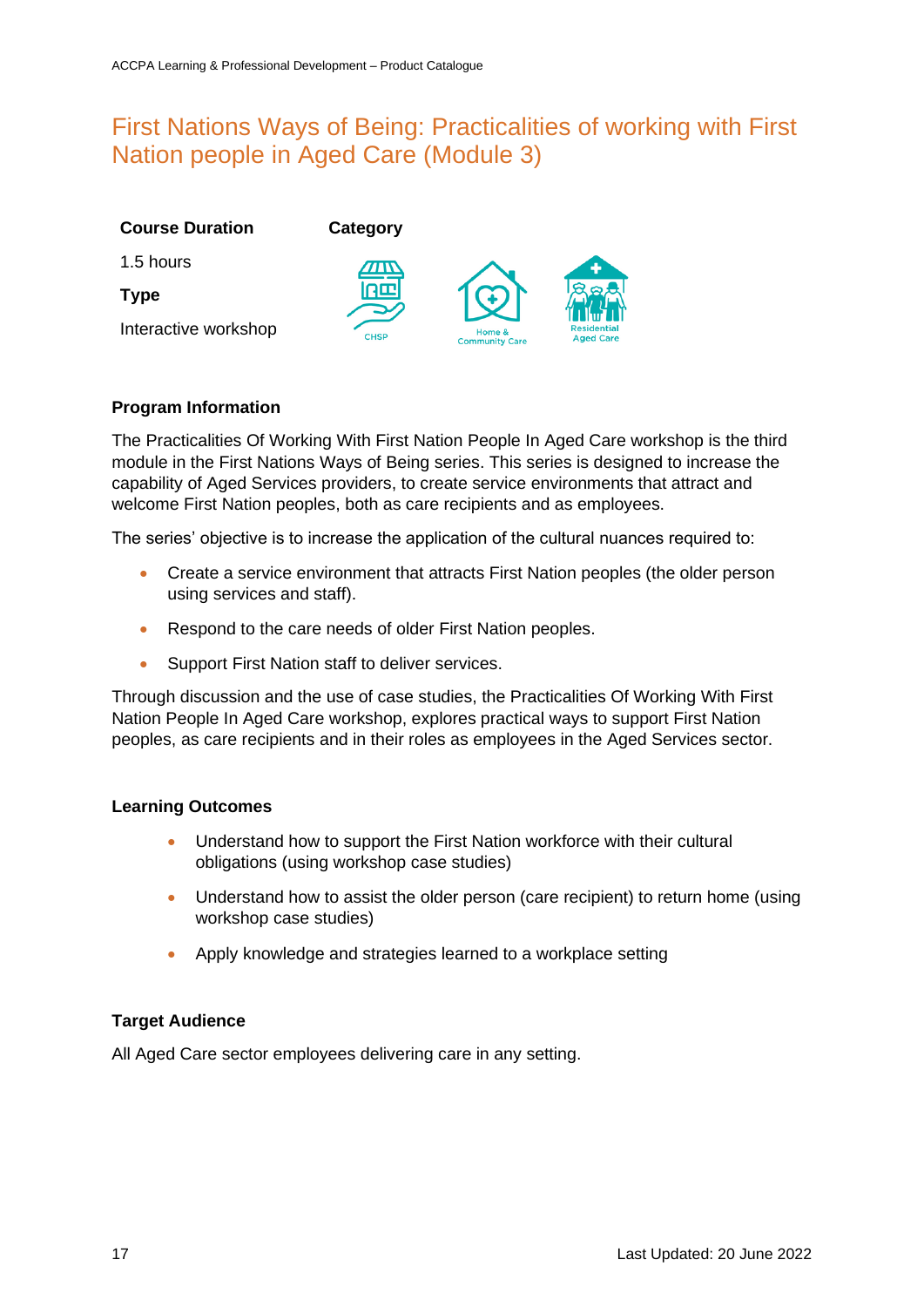### Leadership Development Program



#### **Program Information**

The ACSA Leadership Development Program is ideal for new and emerging leaders who want to grow their professional leadership capacity quickly, simply, and practically. It's also a great way for seasoned professionals to refresh their understanding and update their leadership toolkit. The program is designed to cultivate key leadership criteria and skills outlined in the Australian Aged Care Leadership Capability Framework (AACLCF)

The series is just as suitable for those in operational and clinical roles who may be supervising others for the first time, as well as those in corporate roles who have more experience.

Participants will also have access to a toolkit of supporting materials and resources for ongoing personal reflection and development.

The entire program is packed with hands-on experiences and real-world applications that will enable frontline aged care leaders and managers to:

- Communicate with confidence and clarity
- Bring out the best in their people
- Reduce stress and resolve conflict
- Make positive, timely decisions
- Delegate with confidence
- Grow agile, high-performing teams
- Respond calmly in high-pressure and emotionally volatile contexts
- Maintain strategic focus and service delivery in periods of rapid change
- Value and appreciate diversity
- Foster a relaxed, resilient culture

#### **Module 1: Leading with Style**

Great leaders know that leadership is a fluid practice. They understand the influence of personality and know how to leverage their go-to leadership style. They're also comfortable to flex and switch codes to fit alternative contexts. Effective leaders regularly adjust and improve the ways they serve their residents and care recipients and how they direct their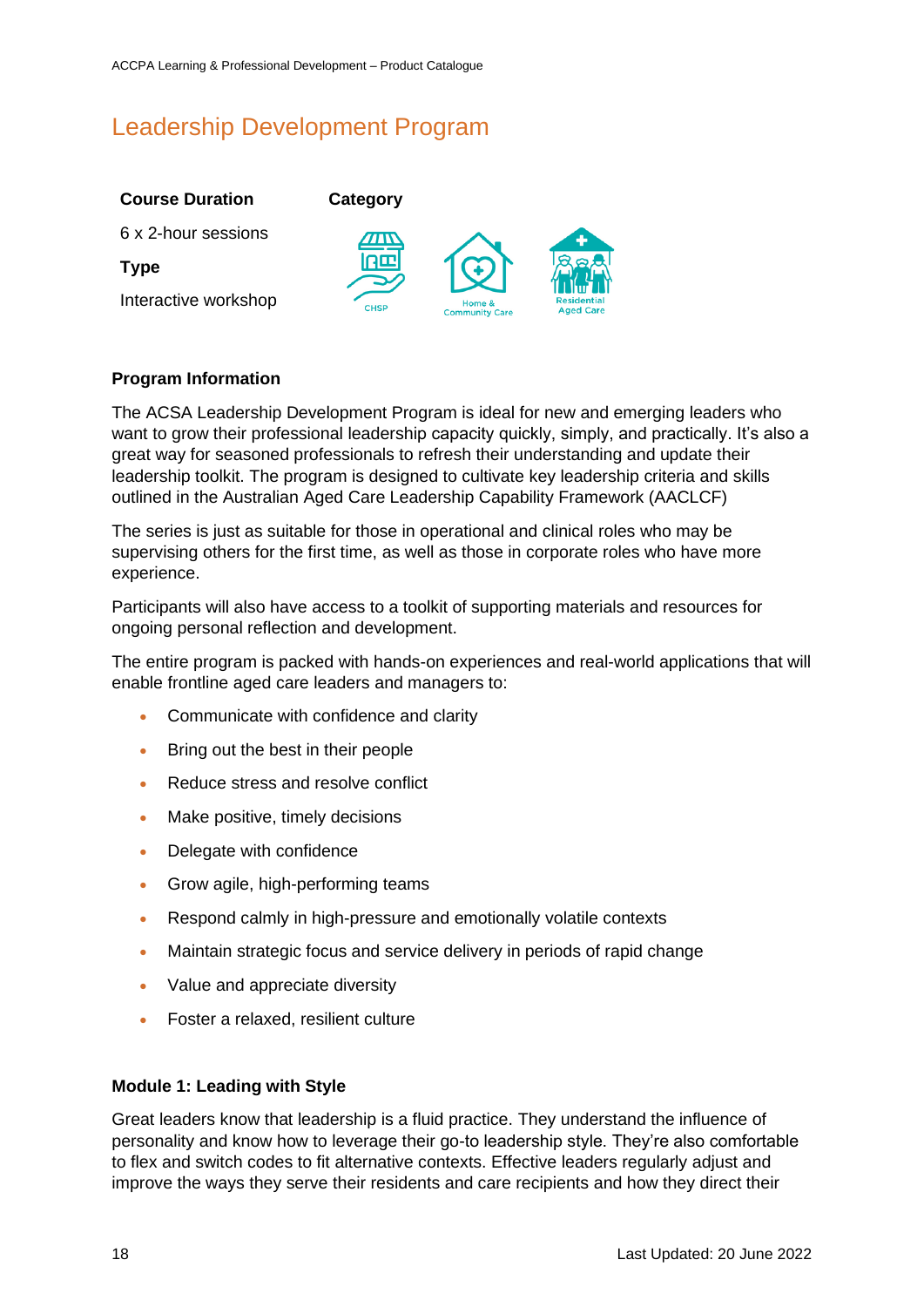teams. They have a growing toolkit of tactical communication skills and know-how and when to apply them.

#### **Module 2: Emotional Intelligence, Resilience and Confidence**

Great leaders have emotional intelligence. They understand that people respond differently to everyday challenges and the ebb and flow of aged care workplace interactions. Smart leaders know how to work well with others, manage stress, make effective decisions and inspire others to positive action. They know how to manage their own emotional profile and maintain their equilibrium and confidence in the face of an often complex, uncertain and ambiguous professional environment. And they know how to support and encourage their teams to do the same.

#### **Module 3: Conflict Literacy**

Great leaders are confident in any context because they are conflict literate. They know how to navigate with grace and skill the tensions and disagreements that are inevitable with professional groups and teams. Especially in the rapidly growing Aged Care sector with high demand and constantly evolving consumer expectations. Effective leaders don't shy away from conflict as they understand that if we manage conflict constructively, we harness its energy for creativity and development. Conflict literate leaders have the ability to nurture the optimal amount of tension in a team to foster positive engagement and generate the best ideas and actions. They also know how to listen and respond more effectively to concerns and questions from care recipients and their support networks.

#### **Module 4: Confident Conversations**

Great leaders know how to have courageous conversations. They know that open, transparent dialogue is a powerful problem-solving resource and a great way to grow confident, high-performing teams. Given high levels of volatility, uncertainty, and ambiguity in the Aged Care sector, the need for confident, positive, and practical communication has never been more vital. In this module, you'll discover how courageous conversations save you time, money and energy, and help you build trust through genuine, open communication. You'll find simple ways to master the art and heart of authentic feedback and grow your circle of influence.

#### **Module 5: Decision Making and Delegation**

Great leaders know how to make decisions. They know how to choose the best way forward when faced with uncertainty, complexity, risk, and alternative opinions. They understand that timely, positive, and purposeful decisions encourage trust and collaboration. Smart leaders understand how people influence decisions and how decisions influence people. They harness that energy in productive ways to ensure the best outcomes for care recipients, their teams, and their organisation's broader strategic intentions. They are also comfortable encouraging their teams to step up more confidently into higher levels of decision-making for themselves.

#### **Module 6: Strategic Doing**

Great Leaders know how to plan their actions and action their plans. They're more relaxed and get more done with less effort. They are clear on their vision, mission, values and purpose. They understand the unique demands and expectations in contemporary Aged Care. They set goals and measure progress and make sure they take into account the competing priorities of clinical, residential, and commercial imperatives. They understand the complex mix of compliance issues that govern their work. They also know the human factors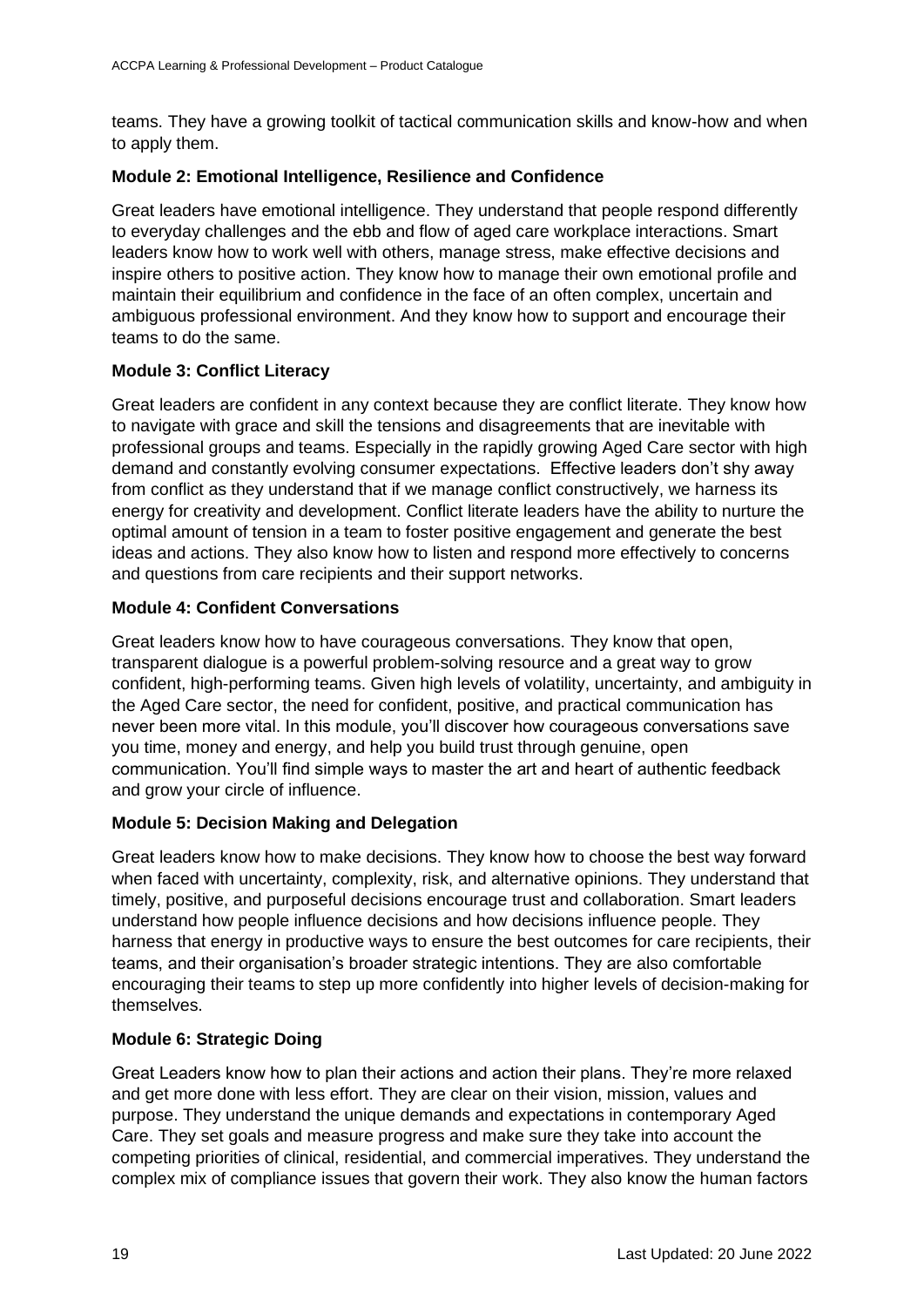that contribute to the ongoing success and sustainability of any project or team. Smart leaders shift from outdated strategic planning to more effective strategic doing. In this module, you'll discover the only two problems you need to solve for a more balanced and productive life.

#### **Learning Outcomes**

- Recognise and honour your natural leadership style
- Understand key elements of personality and how they affect communication
- Play to your strengths as well as adapt and stretch with other styles
- Respond more effectively to routine complaints and misunderstandings
- Create more pathways for team success
- Support and encourage other developing leaders in your team
- 'Manage up' and 'manage sideways' more effectively
- Work better with colleagues with alternate leadership styles
- Boost your leadership capacity and elevate your career growth

#### **Target Audience**

Current and aspiring leaders in **Levels 3 and 2** of the AACLCF. **Level 1** leaders may also find the series a valuable refresher.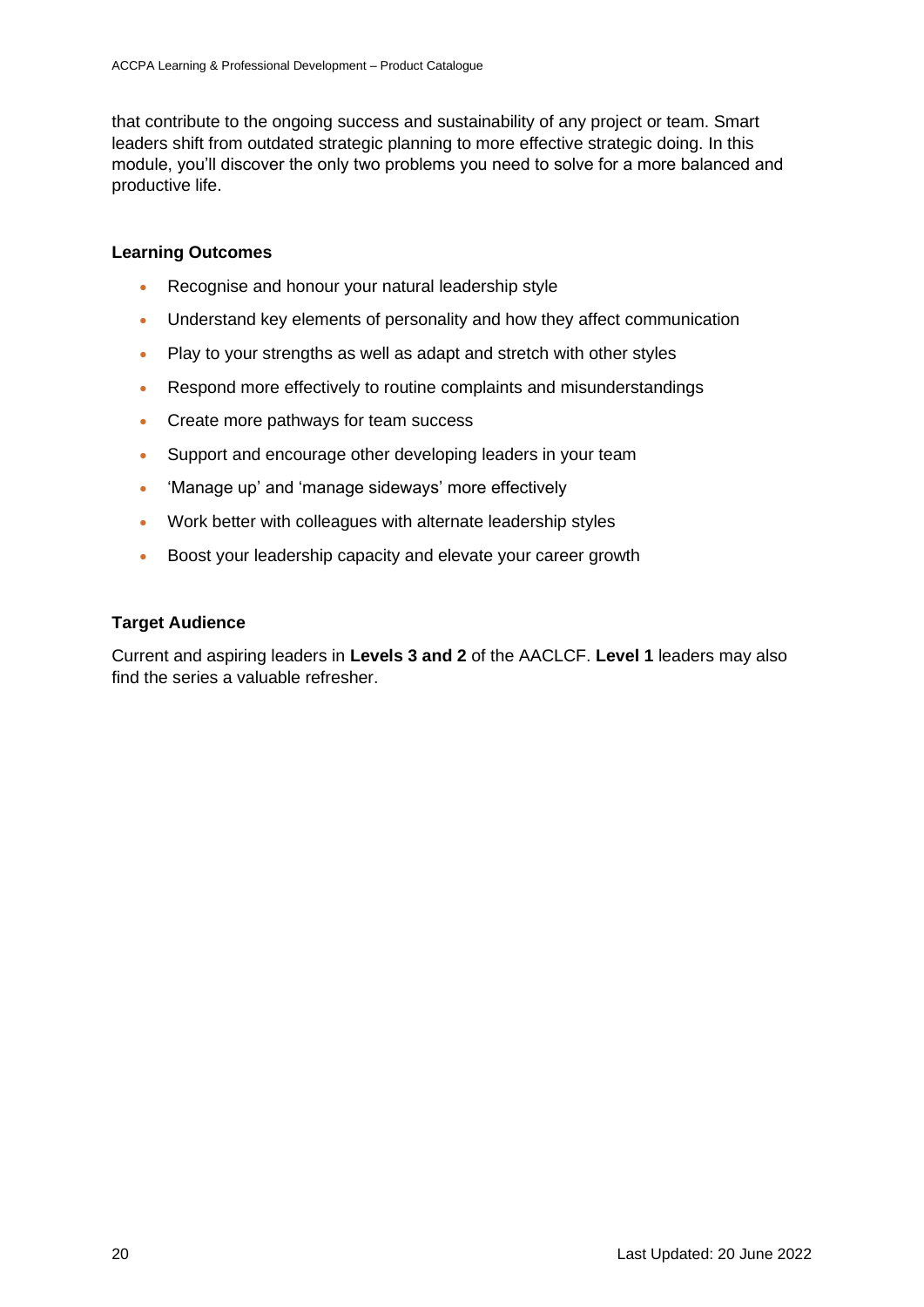# <span id="page-20-0"></span>Leading A Multi-Generational Workforce



#### **Program Information**

This session proposes that the focus on assigning people into generational groups, such as 'boomers, Gen X, Gen Z, etc' is creating a 'great divide' and challenges participants to adopt a new approach to grow high performance teams by creating workplaces of choice where each individual is supported in their career growth.

The workshop explores how we can improve our understanding of workforce attitudes and values by moving beyond the constraints of a generational lens. It will examine common generational categories and why relying on these stereotypes can be misleading when it comes to designing strategies for attraction, recruitment and retention. It will outline important behaviour patterns and desires that cross all generational boundaries and recommend strategies to improve the way we pay attention to our blended workforce and their wants and needs in ways that are more meaningful to them and more beneficial to our organisations.

#### **Learning Outcomes**

- The implications and limitations of generational trends
- Popular myths about Xers, Boomers, Millennials and Gen Z
- Fundamental workforce expectations that transcend all age cohorts
- Workforce planning needs in a blended workforce
- Communication needs across and among age groups

#### **Target Audience**

HR Managers, Managers, Clinical Nurse Managers, Supervisors, Team Leaders – Home Care providers /residential care providers.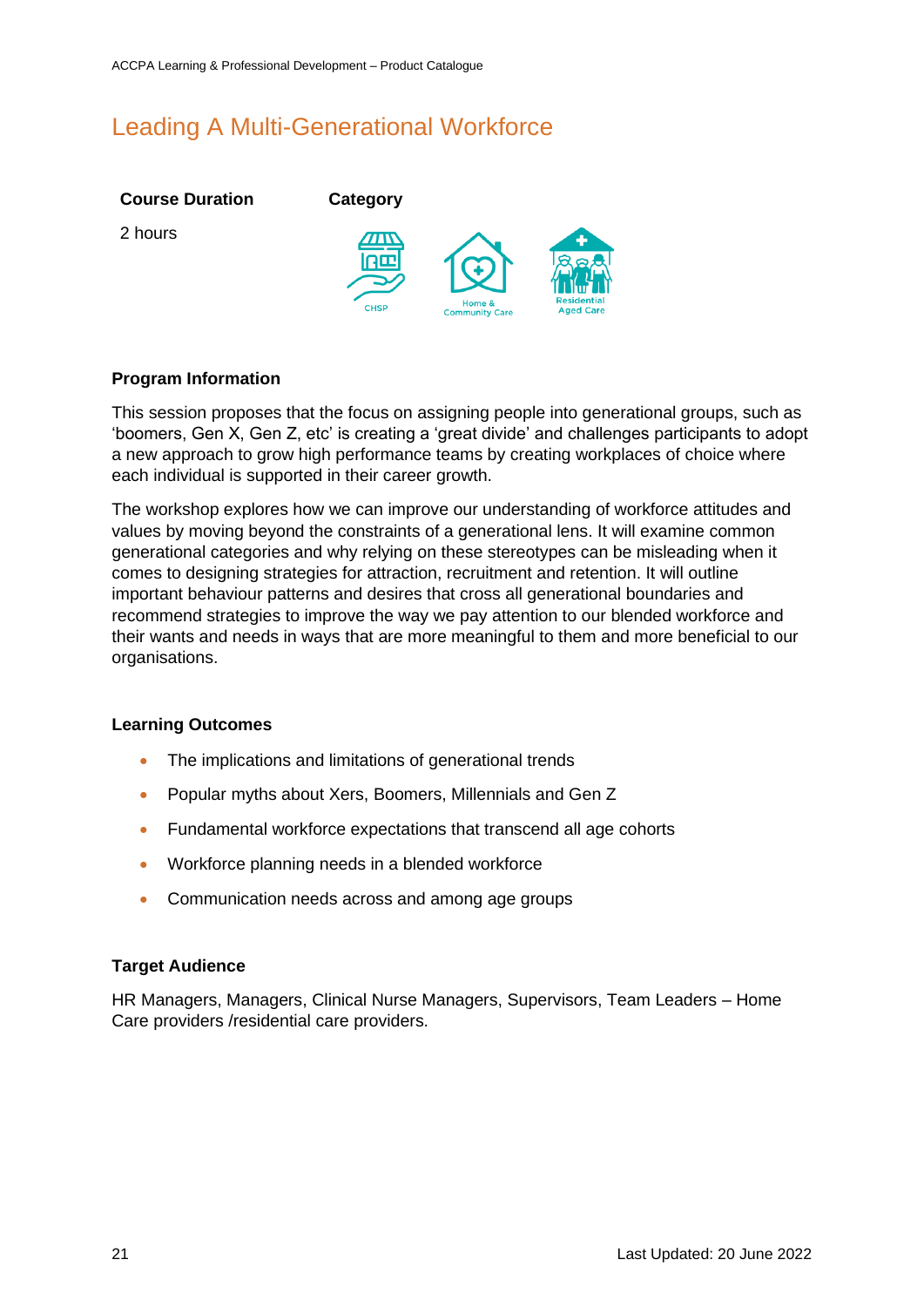# <span id="page-21-0"></span>Leisure, Wellness and Reablement: Getting the Foundations Right

| <b>Course Duration</b> | Category    |                                 |
|------------------------|-------------|---------------------------------|
| 1.5 hours              | 77 IV       |                                 |
| Type                   |             | Ø                               |
| Interactive workshop   | <b>CHSP</b> | Home &<br><b>Community Care</b> |

#### **Program Information**

The Leisure, Wellness and Reablement: Getting the Foundations Right workshop is designed to support aged care support workers (including volunteers) to enhance their interactions with older people in community and/or home settings. This workshop explores the fundamental approaches and policy frameworks that underpin leisure, wellness and reablement for the older person.

#### **Learning Outcomes**

- Understand the connection between wellness and reablement & leisure and lifestyle activities when supporting older people
- Recognise the key legislative frameworks and documentation requirements of leisure, wellness and reablement
- Understand approaches and activities to support an older person's health and wellbeing

#### **Target Audience**

Care Coordinators, front line workers including volunteers who support older people with leisure and wellness activities in home or community settings.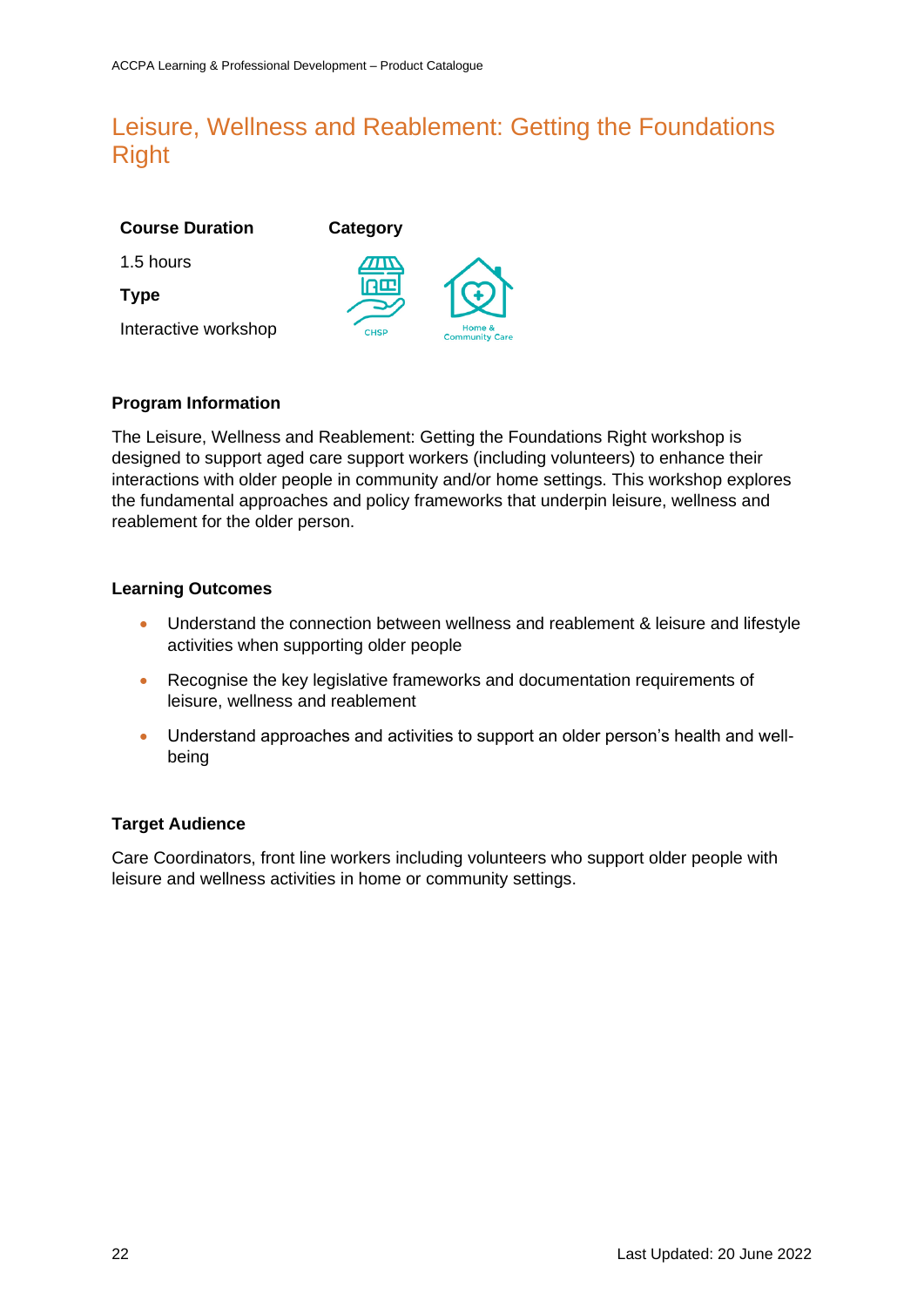### <span id="page-22-0"></span>Maintaining Connection: Building and Sustaining Older People From Diverse Backgrounds (CHSP/Home Care)

| <b>Course Duration</b> | Category    |                                 |
|------------------------|-------------|---------------------------------|
| 1.5 hours              | $T_{\rm T}$ |                                 |
| <b>Type</b>            |             |                                 |
| Interactive workshop   | <b>CHSP</b> | Home &<br><b>Community Care</b> |

#### **Program Information**

Humans are hardwired to connect with one another, and this connection affects our health. Research shows that when older people lack social connections or report frequent feelings of loneliness, they tend to suffer higher rates of morbidity and mortality, are prone to infection, depression, and cognitive decline. Meaningful connection is therefore a vital component to enable older people to maintain optimal health and a greater sense of wellbeing.

Frontline staff and volunteers in the home and community care sector play a key role in identifying social disconnection and implementing strategies to help combat perceived loneliness and social isolation faced by care recipients. This workshop will provide front line staff and volunteers, with the knowledge and tools to improve care outcomes for older people at risk of social isolation and loneliness. Participants will also have access to a toolkit of supporting materials and resources for ongoing personal reflection and development.

#### **Learning Outcomes**

- Understand the impact of social connection on the ageing mind and body.
- Identify the different types of loneliness and strategies to overcome it.
- Utilise tools to identify social disconnection.
- Apply practical strategies to engage care recipients and their families to become more socially connected.
- Effectively use the 'Village Model' to enable care recipients' to build meaningful connections and maintain wellness

#### **Target Audience**

Front line workers including volunteers working within CHSP and home care settings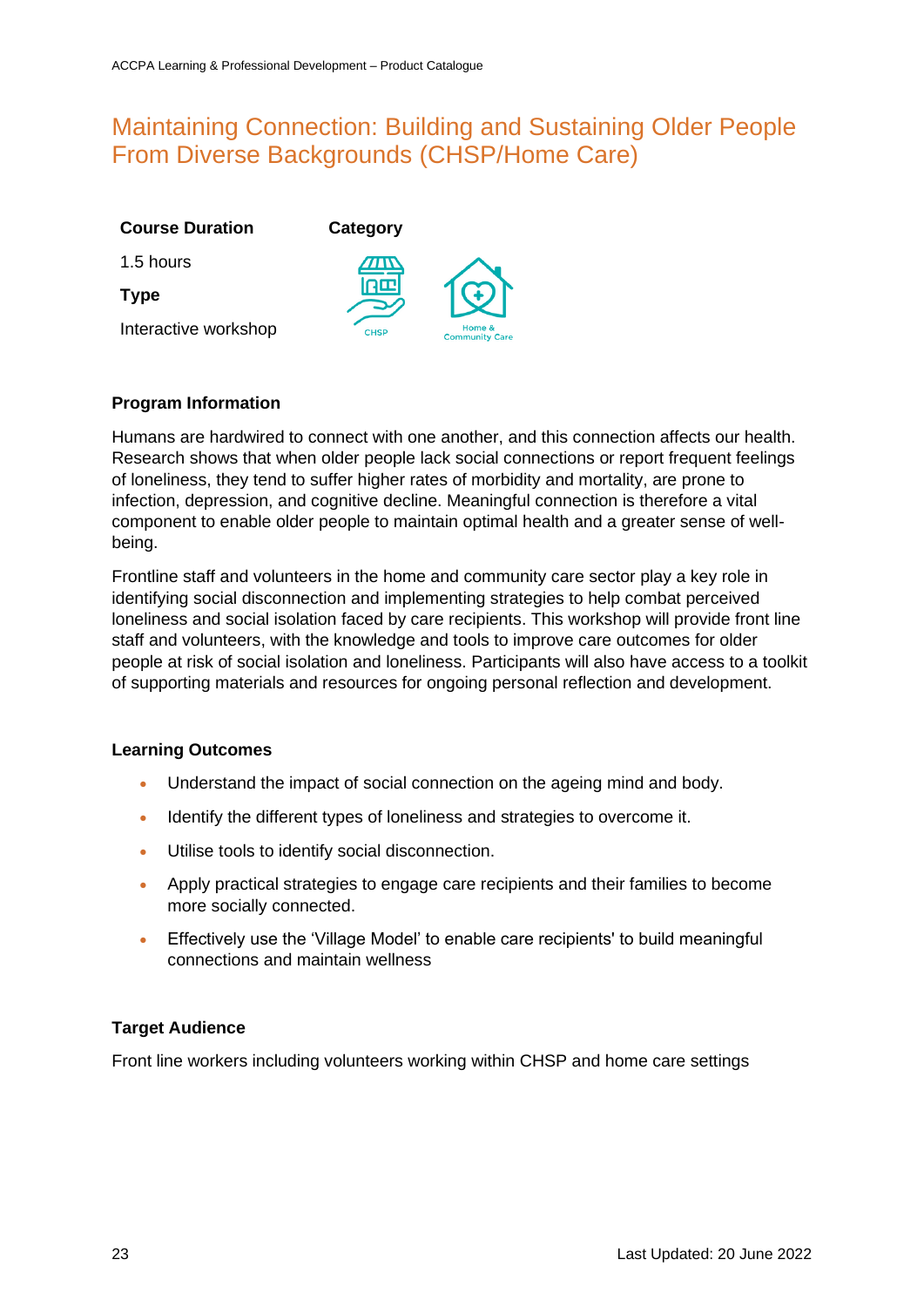### <span id="page-23-0"></span>Maintaining Connection: Building and Sustaining Older People From Diverse Backgrounds (Residential/Retirement Living)

#### **Course Duration**

1.5 hours

**Type**

Interactive workshop





#### **Program Information**

Humans are hardwired to connect with one another, and this connection affects our health. Research shows that when older people lack social connection or report frequent feelings of loneliness, they tend to suffer higher rates of morbidity and mortality, are prone to infection, depression, and cognitive decline. Meaningful connection is, therefore, a vital component in enabling older people to maintain optimal health and a greater sense of well-being.

Front line staff, nurses, and volunteers play a key role in the identification, planning, and implementation of interventions to address social disconnection and loneliness. This workshop is designed to give the residential and retirement living workforce the knowledge and tools to better understand their ageing resident, communicate effectively, connect and build a therapeutic relationship, identify risk behaviours and develop personalized interventions to facilitate healing, meaningful connection, and engagement. Participants will have access to a toolkit of supporting materials and resources for ongoing personal reflection and development.

#### **Learning Outcomes**

- Understand the impact of social connection on the ageing mind and body.
- Learn to identify distinct types of loneliness and contributing behaviours associated with trauma and cognitive decline that lead to social isolation and loneliness.
- Utilise tools to identify social disconnection.
- Effectively use the 'Village Model' to develop and tailor personalized interventions that will enable residents to build meaningful connection, and engage in health and well-being activities

#### **Target Audience**

Front line workers including volunteers and nurses working in residential and retirement living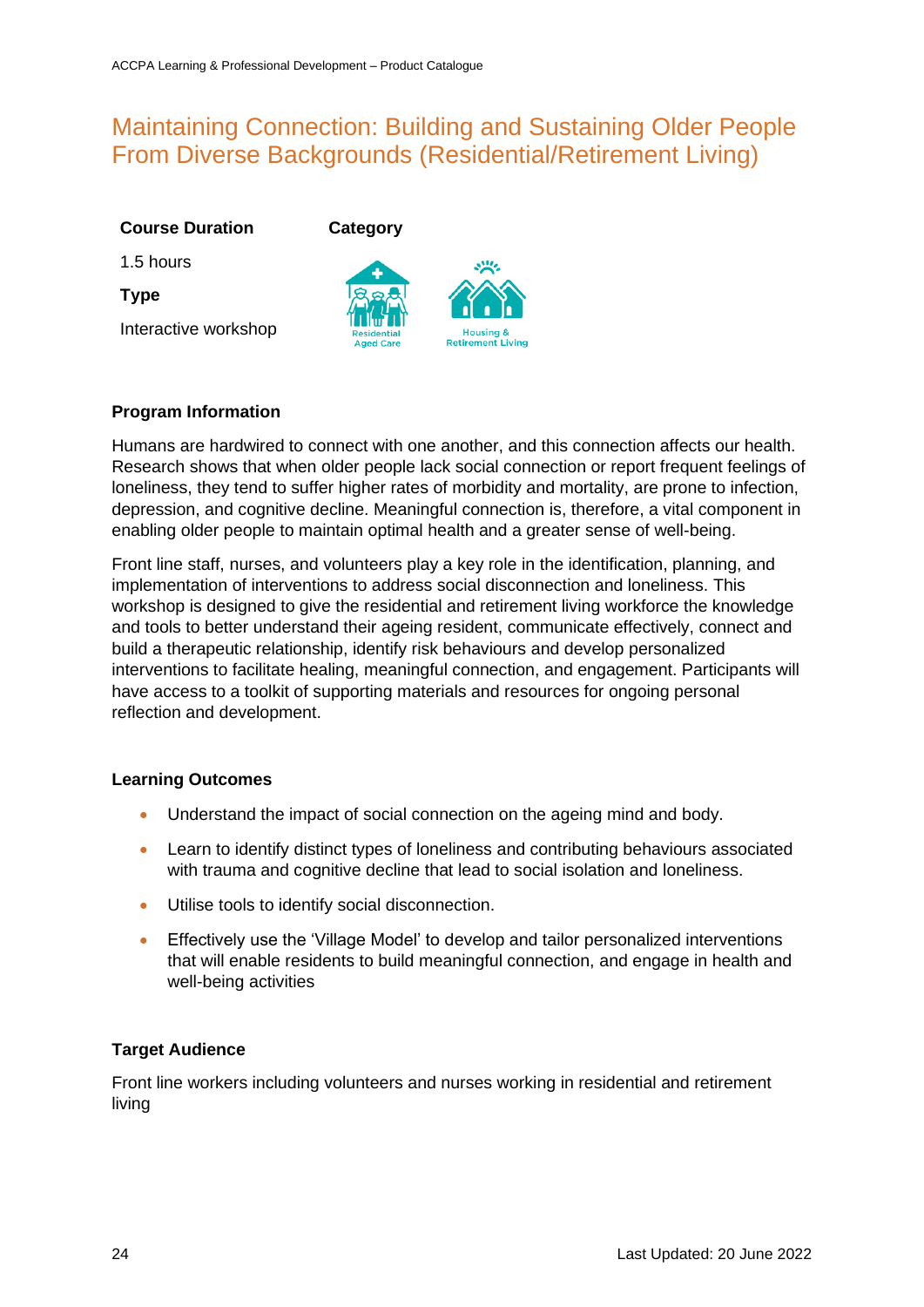# <span id="page-24-0"></span>Managing Conflicts and Disputes

#### **Course Duration**



#### **Program Information**

This 2-module workshop equips front line workers with a thorough understanding of conflict dynamics to increase confidence to apply practical strategies and tools to manage disputes and navigate conflict to peaceful resolution. Blending relevant theory, simple to apply strategies and real-world examples, the workshop will enable front line care workers to reduce stress, resolve conflict, and communicate with confidence and clarity.

This workshop will enable participants:

- To better understand the conflict dynamics that operate between parties
- Be able to proactively address disputes and provide effective feedback including performance conversations.
- To apply self-care strategies and maintain personal wellbeing in times of stress.

#### **Module 1: Conflict Dynamics**

A thorough understanding of conflict dynamics allows people to choose wisely the best strategy and to walk confidently through appropriate steps to resolution. It enables those involved to navigate with grace and skill the tensions and misunderstandings that are often unavoidable in care-giving services. Especially those where consideration must also be given to broader social and emotional impacts on families and support networks. This module unpacks the common elements of conflict, causes and contexts, why and how it occurs, and simple ways to the moment as an opportunity for relationship building.

#### **Module 2: Confident Communication**

A deeper understanding of conflict dynamics enables people to have more confident conversations. They use open, genuine dialogue to build trust and are able to stay curious, calm and courageous under pressure. This module introduces simple strategies for selfawareness and self-management as well as a number of easy to use, solution-focussed, conversation frames. You'll learn how to use active listening, body language and silence to create space for better understanding and shared perspective. And you'll discover simple tips to help you confidently handle complaints, disputes, feedback and negotiations.

#### **Learning Outcomes**

Module 1: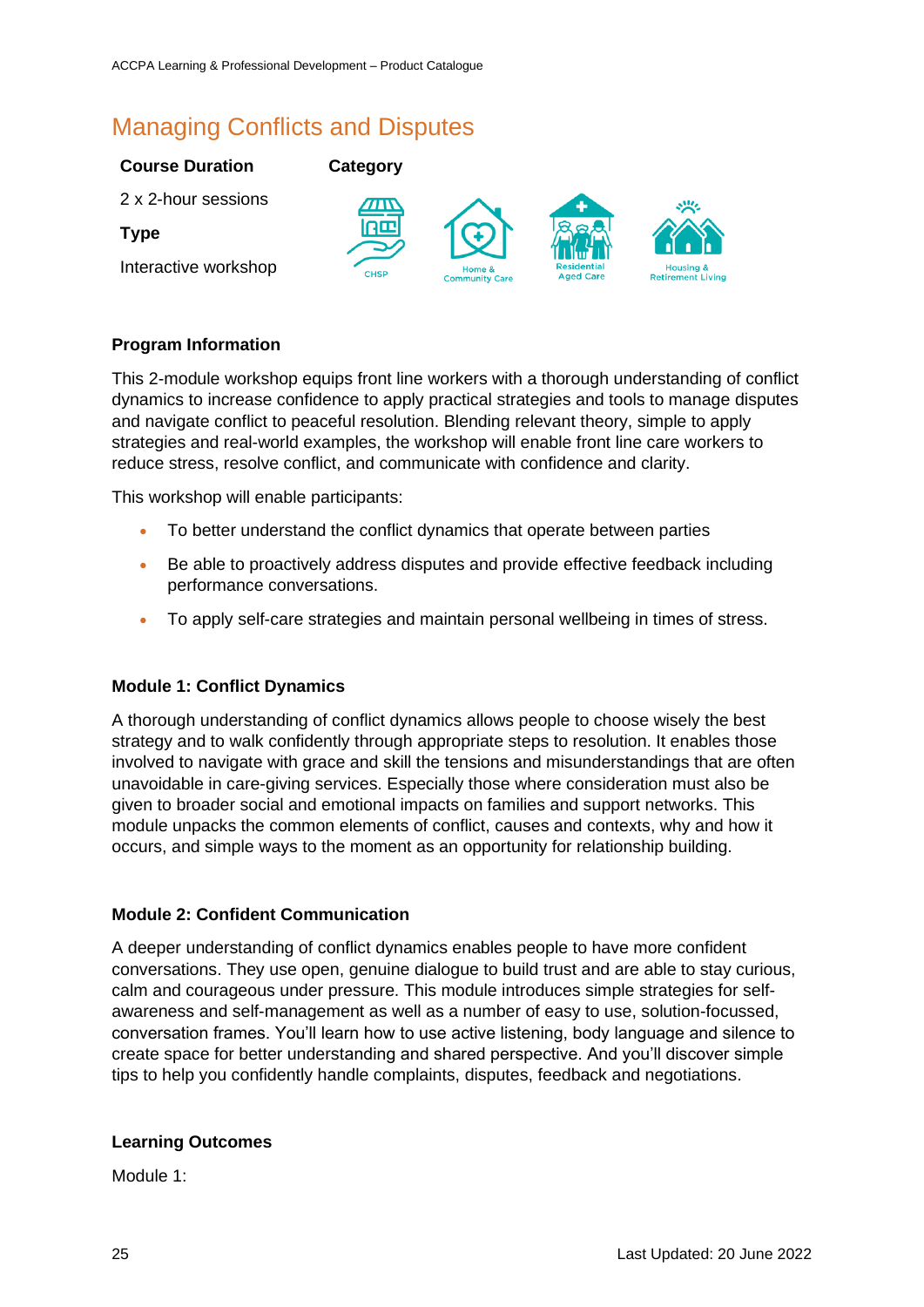- Understand why conflict is a good problem to have
- Discern more easily the common types and causes for conflict
- Recognise and respond effectively to various conflict engagement styles
- Differentiate between levels and phases of conflict or disputes
- Consider unconscious bias and CALD needs
- Choose the most effective management approach
- Be more comfortable with uncomfortable conversations
- Improve assertiveness and navigate challenging issues with confidence
- Embrace productive tension with a growth mindset
- Avoid escalation and respond to aggressive or inappropriate behaviour
- Approach conflict as an opportunity for improved clarity, alignment and service quality

Module 2:

- Confront complex issues with confidence and skill
- Maintain psychological safety and open up space for important conversations
- Enrich relationships through honest, respectful discussion
- Use a simple 4-step framework for feedback conversations
- Know when to course-correct, when to coach and when to cheer people on
- Reduce stress and stay calm under pressure
- Use empathy and curiosity to adapt and find new solutions
- Use creativity and humour to maintain perspective, flexibility and wellbeing
- Use simple negotiation skills to convert conflict into positive communication

#### **Target Audience**

The Aged Services workforce who have direct contact with recipients of care and/or their families. It is ideal for front line workers including volunteers, middle managers, new managers, complaints coordinators, volunteer coordinators, etc., who are seeking to refresh their understanding of contemporary approaches to dispute and conflict management.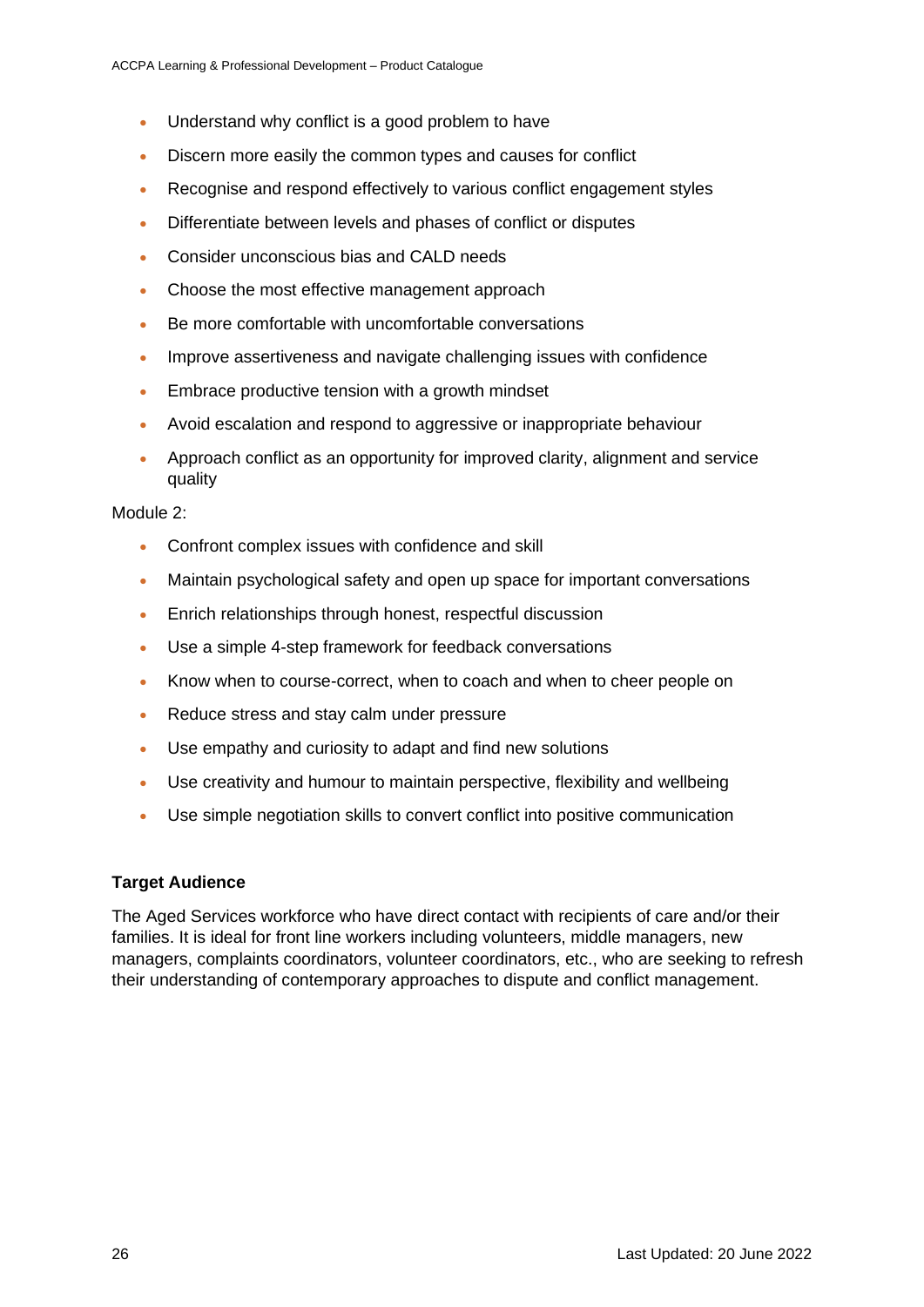# <span id="page-26-0"></span>Managing Transition: The Effects of Grief and Loss When Moving From Home To Residential Care

| <b>Course Duration</b> | Category     |                       |                    |
|------------------------|--------------|-----------------------|--------------------|
| 2 hours                | $\sqrt{111}$ | Home &                | <b>Residential</b> |
|                        | <b>CHSP</b>  | <b>Community Care</b> | <b>Aged Care</b>   |

#### **Program Information**

The psychologic context of loss is different for older Australians, compared with that for younger people. As one naturally ages, loss becomes inevitable as changes occur, and grief is experienced. Loss occurs at the death of loved ones, friends, and acquaintances, however older people also experience loss and grief as they begin to have diminished ability in daily living activities and a reduced sense of a purpose.

These feelings of loss and grief are further compounded when an older person, can no longer live independently. This can include the loss of their familiar living arrangements, assets like a home or car, the culling of possessions in readiness for moving to residential living, loss of health and mobility, vocational identity and autonomy, as they transition into residential care.

Front line workers within the home and community care setting and aged care workers in residential facilities, play a key role in identifying grief and loss and can implement strategies to assist older people to manage these emotions.

This workshop will provide workers the knowledge, and tools to help older people in their care, to deal with grief and loss and tap into their built-in inner resilience to find healing. Participants will be provided a toolkit of supporting materials and resources for ongoing personal reflection and development.

#### **Learning Outcomes**

- Understand grief and loss experienced by the elderly and its effect on the ageing mind and body.
- Explore the different types of grief and loss elderly people experience.
- Identify the different ways grief and loss is presented in the elderly.
- Learn the nine stages to healing grief.
- Apply practical strategies to engage care recipients to deal with their grief and loss and support them through their transition into residential care.
- Learn how to create environments that enable care recipients to tap into their inner resilience to heal their feelings of grief.

#### **Target Audience**

Front line workers, chaplains and volunteers working within home and community care settings, and residential facilities.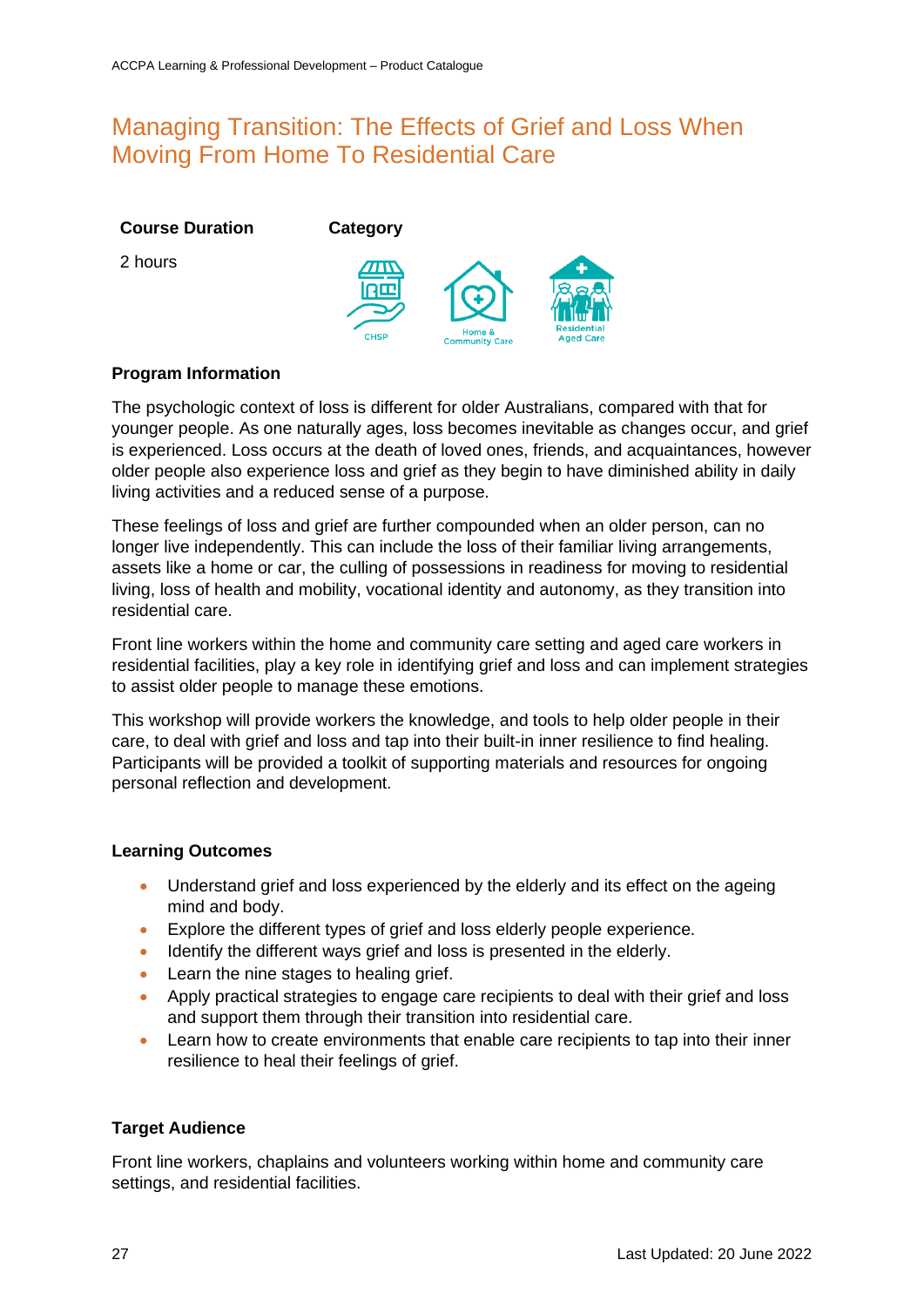# <span id="page-27-0"></span>Professional Boundaries and Working Within Scope of Practice **Webinar**

| <b>Course Duration</b> | Category    |                                 |
|------------------------|-------------|---------------------------------|
| 1.5 hours              | 71 W        |                                 |
| <b>Type</b>            |             |                                 |
| Webinar                | <b>CHSP</b> | Home &<br><b>Community Care</b> |

#### **Program Information**

This webinar is designed to support the front line aged care workforce delivering Commonwealth Home Support Program (CHSP) services and delivering care in home and community settings. The workshop includes information about professional boundaries and how front line staff identify situations that challenge their understanding of scope of practice.

#### **Learning Outcomes**

- Demonstrate an understanding of professional boundaries
- Identify the impact of the home as the workplace
- Understand what constitutes professional behaviour
- Clarify the difference between friend and friendly
- Identify scope of practice situations

#### **Target Audience**

Front line workers delivering CHSP services and delivery of care in home care and community settings.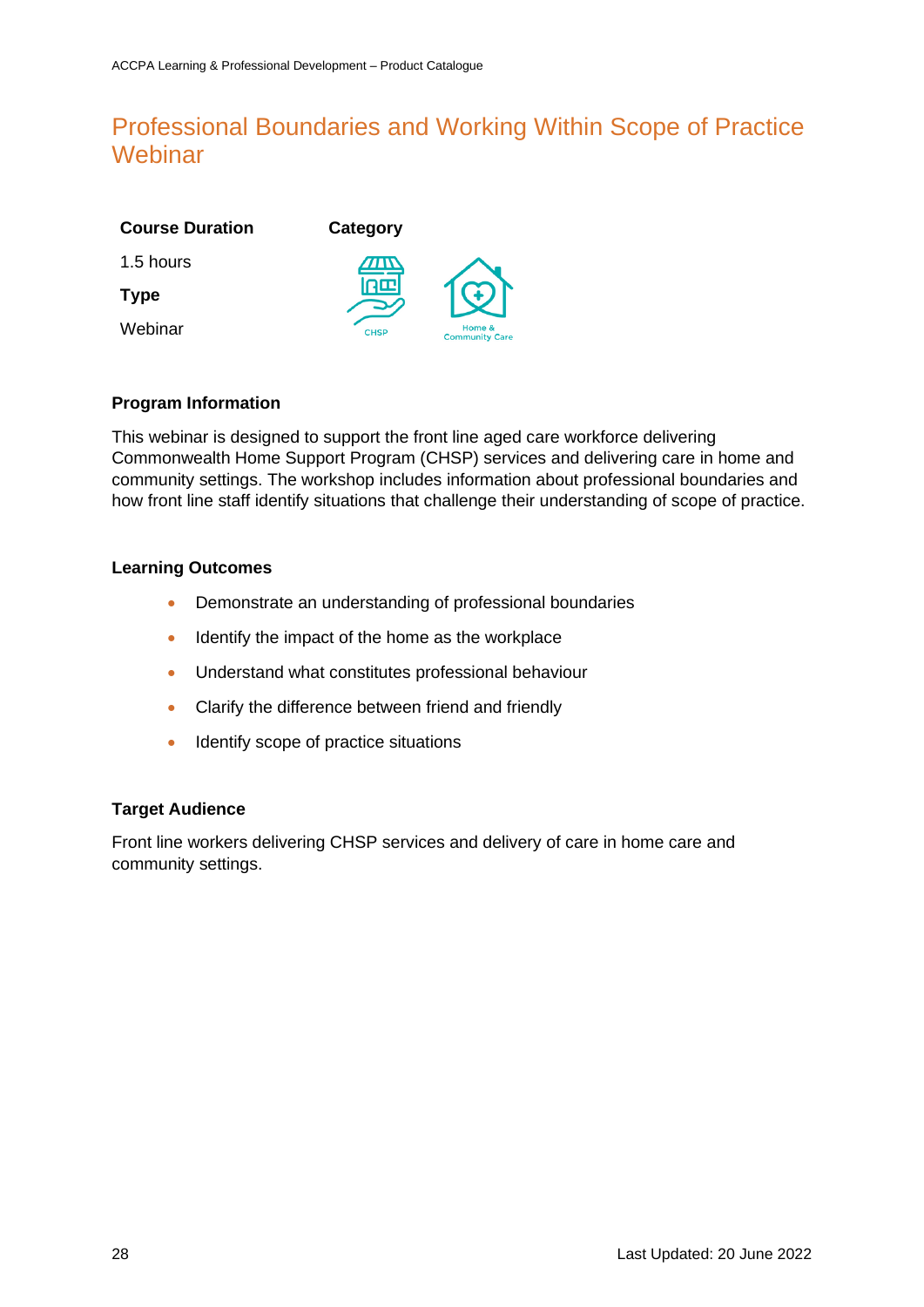### <span id="page-28-0"></span>Serious Incident Response Scheme (SIRS) – How to Conduct a Critical Analysis and Report (CAR) - Managers & Supervisors

| <b>Course Duration</b> | Category           |                                 |                                        |
|------------------------|--------------------|---------------------------------|----------------------------------------|
| 1.5 hours              | $T\!I\!I\!I\!I\!I$ |                                 |                                        |
| <b>Type</b>            |                    |                                 |                                        |
| Interactive workshop   | <b>CHSP</b>        | Home &<br><b>Community Care</b> | <b>Residential</b><br><b>Aged Care</b> |

#### **Program Information**

Meeting compliance with Aged Care Quality Standard 8 (Clinical Governance), requires effective systems and processes that engage with care recipients, identify abuse and neglect, manage and prevent incidents, and use a robust incident management system approach.

The SIRS workshop provides the opportunity to explore the practicalities of analysing a reportable event and provides a template to use to determine requirements against the SIRS legislation. A Critical Analysis Report (CAR) uses systems and techniques to respond, record, report, analyse, develop and implement recommendations and to 'close the loop' by sharing what has been learned and by demonstrating a reduction in rates of harm.

#### **Learning Outcomes**

- Develop an understanding of standardised resources and tools, to meet compliance requirements, for those involved in managing, analysing and learning from reportable events in aged care settings.
- Develop an understanding of methods, tools and templates for incident investigations using systems analysis techniques such as human factors, just culture and safety II principles (*what we did well*.)
- Understand and apply 5-step principles of effective incident management.
- Understand how to maintain defensive documentation to support Aged Care Quality and Safety Commission audit compliance

#### **Target Audience**

<span id="page-28-1"></span>Managers, supervisors, and clinical care leads, responsible for analysing and managing reportable events (Priority 1 events) in residential care settings. It will also assist to inform others, in preparation for SIRS in 'Support at Home' policy implementation.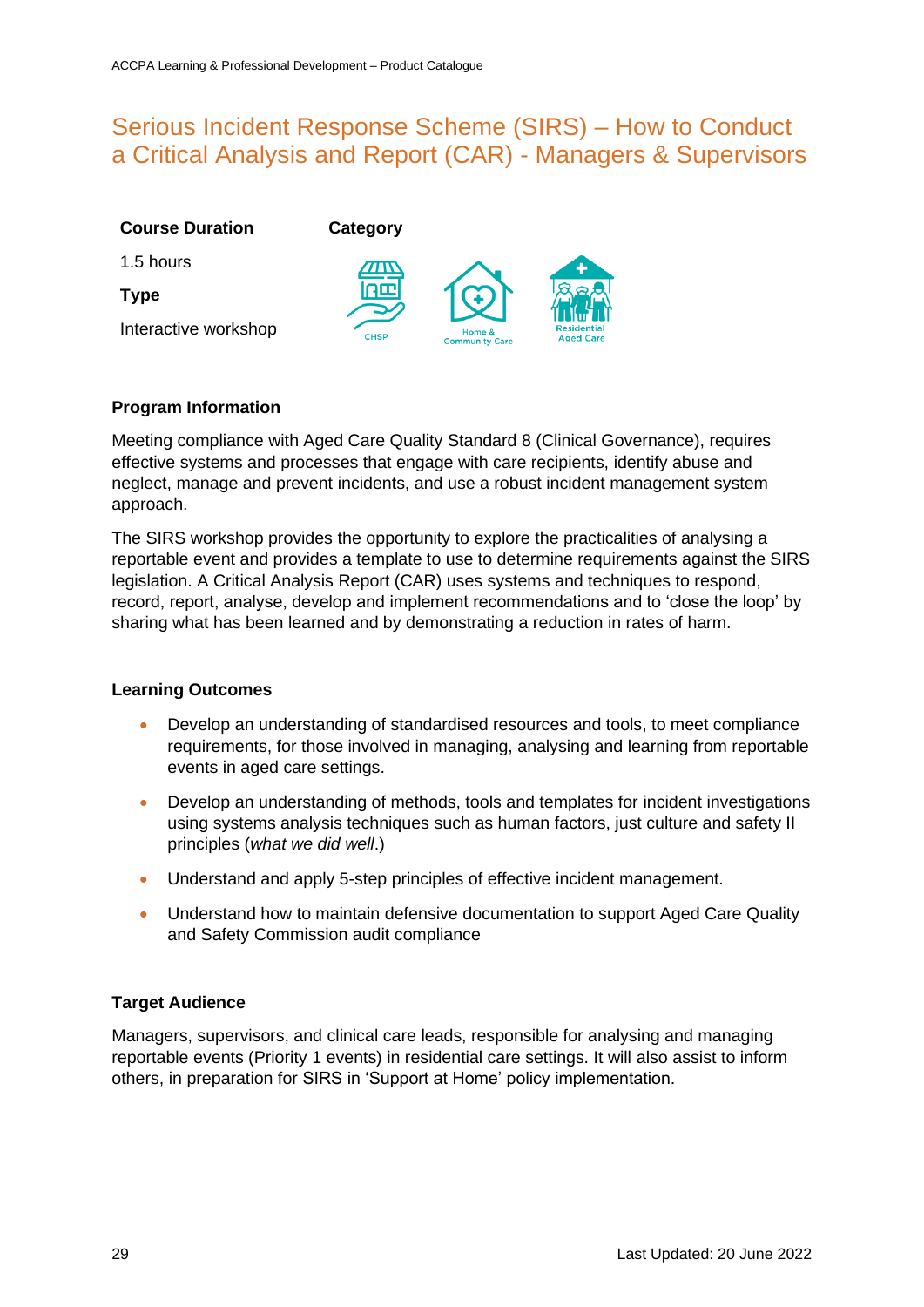# The Art of Management in Aged and Community Services



#### **Program Information**

This workshop introduces essential practices for managers newly promoted within or recently recruited to aged and community services contexts. The aim is to help you better understand how to align your management practices with the often complex and dynamic needs unique to working in aged and community services.

The workshop highlights basic management skills and strategies for effective business planning and execution, as well as important skills for relating to others, how to grow effective teams and foster a learning culture. You will learn how to balance the drive for performance and outcomes with the needs and capabilities of a diverse and interdependent workforce.

#### **Learning Outcomes**

- Manage yourself and others with greater confidence
- Improve communication and relationship-building
- Be an agent for positive change and improvement
- Manage up, down and sideways more effectively
- Align daily priorities and actions with key organisational goals and aspirations
- Think more clearly and provide the right guidance for team success
- Foster trust and a positive workplace culture for better service delivery

#### **Target Audience**

Staff newly promoted to management roles as well as managers newly recruited to aged and community services organisations from other business sectors.